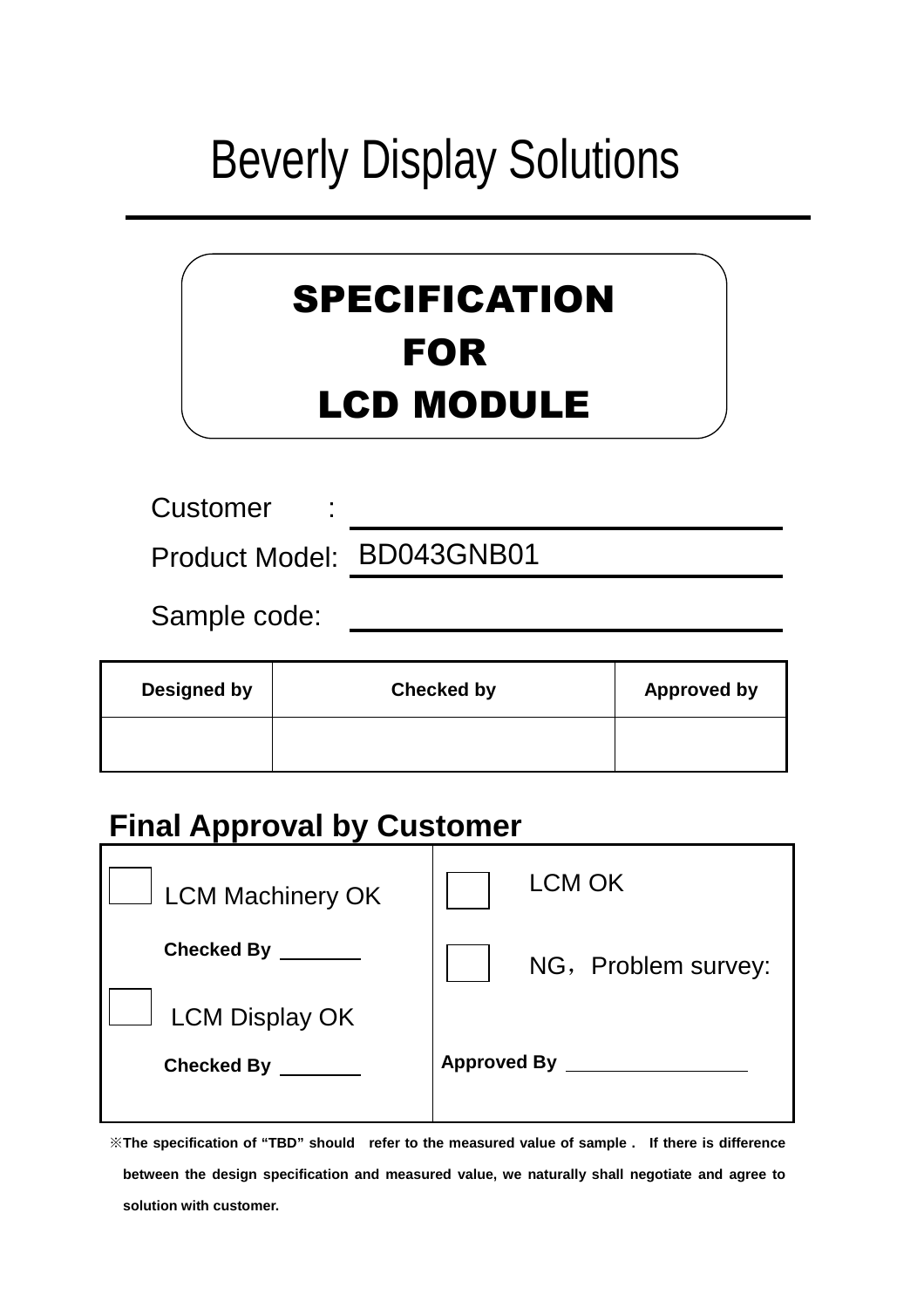### Revision History

| Version      | Contents | <b>Date</b> | <b>Note</b> |
|--------------|----------|-------------|-------------|
| $\mathsf{A}$ | Original | 2010.11.29  |             |
|              |          |             |             |
|              |          |             |             |
|              |          |             |             |
|              |          |             |             |
|              |          |             |             |
|              |          |             |             |
|              |          |             |             |
|              |          |             |             |
|              |          |             |             |
|              |          |             |             |
|              |          |             |             |
|              |          |             |             |
|              |          |             |             |
|              |          |             |             |
|              |          |             |             |
|              |          |             |             |
|              |          |             |             |
|              |          |             |             |
|              |          |             |             |
|              |          |             |             |
|              |          |             |             |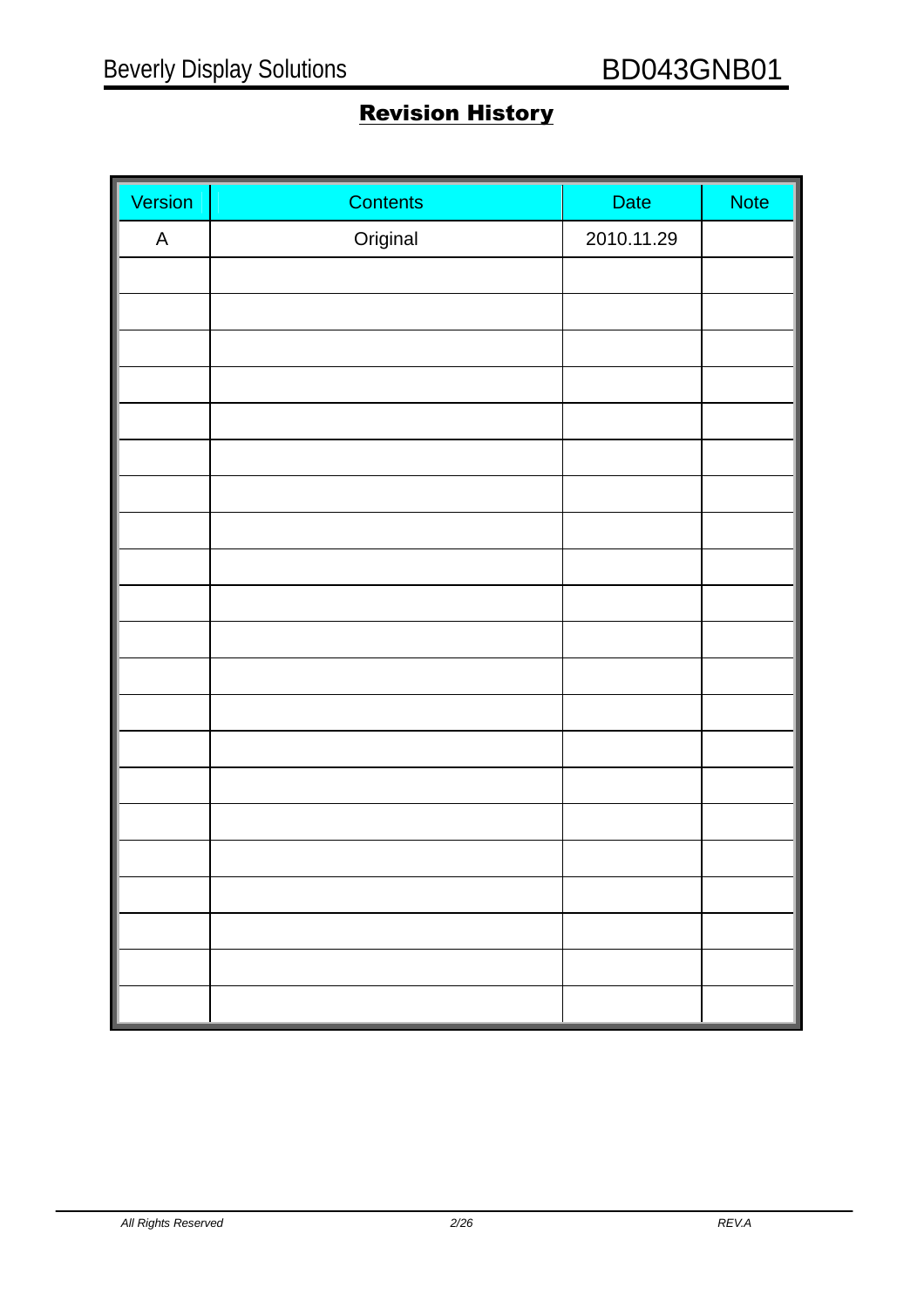### **Contents**

| No.            | <b>Item</b>                                   | Page  |
|----------------|-----------------------------------------------|-------|
| 1.             | <b>Numbering System</b>                       | 4/26  |
| $\overline{2}$ | <b>Scope</b>                                  | 5/26  |
| 3              | <b>Normative Reference</b>                    | 5/26  |
| $\overline{4}$ | <b>Definitions</b>                            | 5/26  |
| 5              | <b>Technology Specifications</b>              | 7/26  |
| 6              | <b>Circuit block diagram</b>                  | 11/26 |
| $\overline{7}$ | <b>Initial code</b>                           | 15/26 |
| 8              | <b>Write/ReadSPI Timing</b>                   | 16/26 |
| 9              | <b>Reliability Test Condition and Methods</b> | 17/26 |
| 10             | <b>Inspection standard</b>                    | 18/26 |
| 11             | <b>Handling Precautions</b>                   | 24/26 |
| 12             | <b>Precaution for use</b>                     | 25/26 |
| 13             | <b>Dimensional Outline</b>                    | 26/26 |
|                |                                               |       |
|                |                                               |       |
|                |                                               |       |
|                |                                               |       |
|                |                                               |       |
|                |                                               |       |
|                |                                               |       |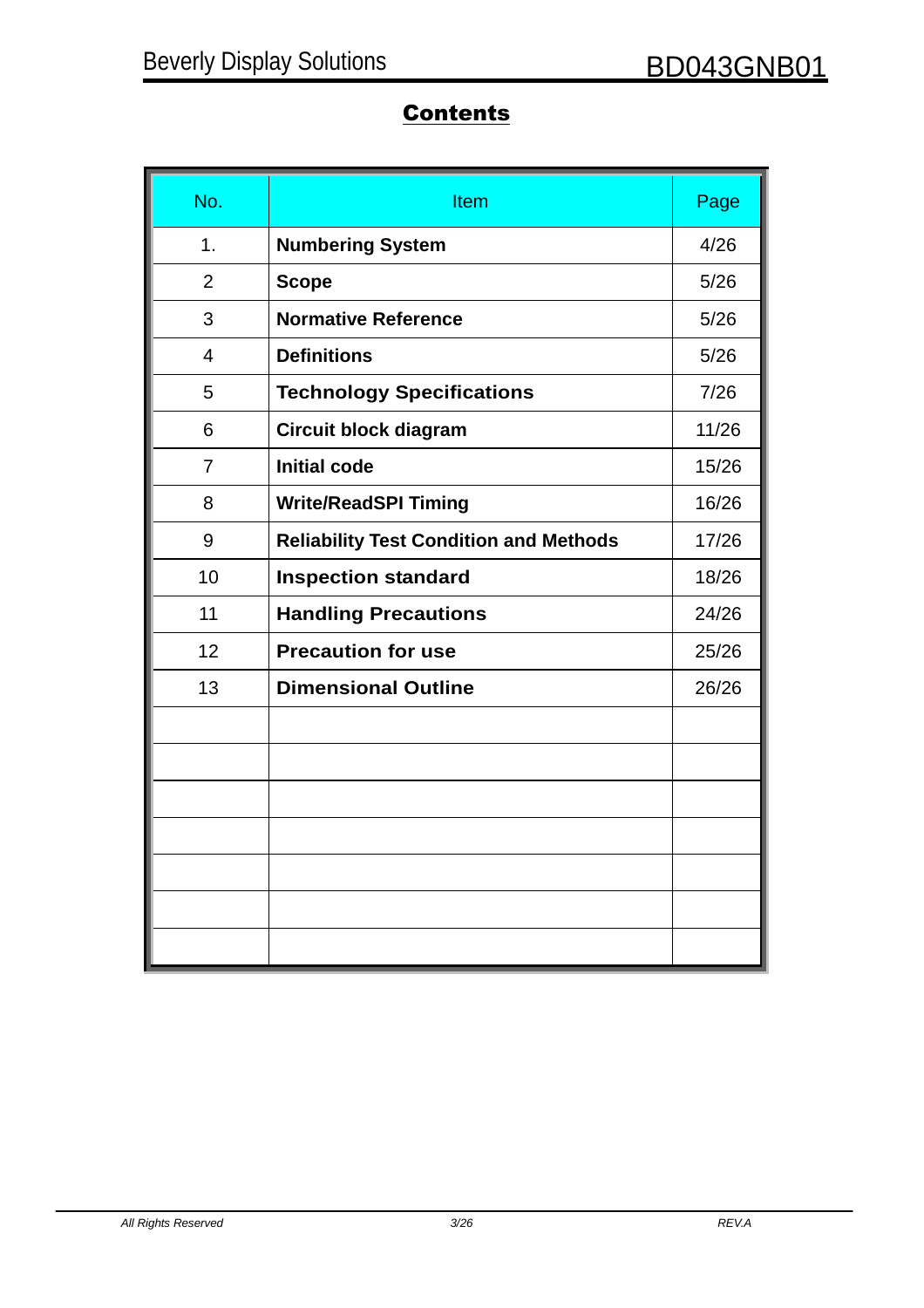### **1 Numbering System**

|  | $(1)$ $(2)$ $(3)$ $(4)$ $(5)$ $(6)$ $(7)$ $(8)$ |  |  |
|--|-------------------------------------------------|--|--|

| <b>No</b> | <b>Definition</b>                          | <b>Specifications</b>                                                                                                            |
|-----------|--------------------------------------------|----------------------------------------------------------------------------------------------------------------------------------|
| (1)       | TFT LCM<br>No.                             | Productor   BD ---- Deverly Display Solutions                                                                                    |
| (2)       | <b>Display</b><br>opposite angle line size | monitor   Unit : mm or mmm (size $\lt 10$ inch: takes two<br>integers; size >=10 inch: takes three integers)                     |
| (3)       | <b>Productor Types</b>                     | D ---- Digital photo frame / DVD<br>G ----GPS<br>M ---- MP<br>P ----Mobil-Phone<br>000                                           |
| (4)       | Productor Development<br>Series No.        | By two figures characters expression from 01 to<br>99                                                                            |
| (5)       | Interface PIN Number                       | By two figures characters expression from 01 to<br>99                                                                            |
| (6)       | <b>With</b><br><b>Not</b>                  | Touch Panel Or $T$ ----With $T/P$ ; N----Without $T/P$                                                                           |
| (7)       | <b>LCD Type</b>                            | A----AUO ; M----CMO ; C----CPT; P----PVI;<br>L----LG; W----Wintek; H----HSD; T----Topply;<br>Y----Hydis; I----Hitach; S----Sharp |
| (8)       | Productor Development<br>edition No.       | By The English litters : A $1 \sim Z9$                                                                                           |
|           | <b>CAII Rights Reserved</b>                | 4/26<br>REV.A                                                                                                                    |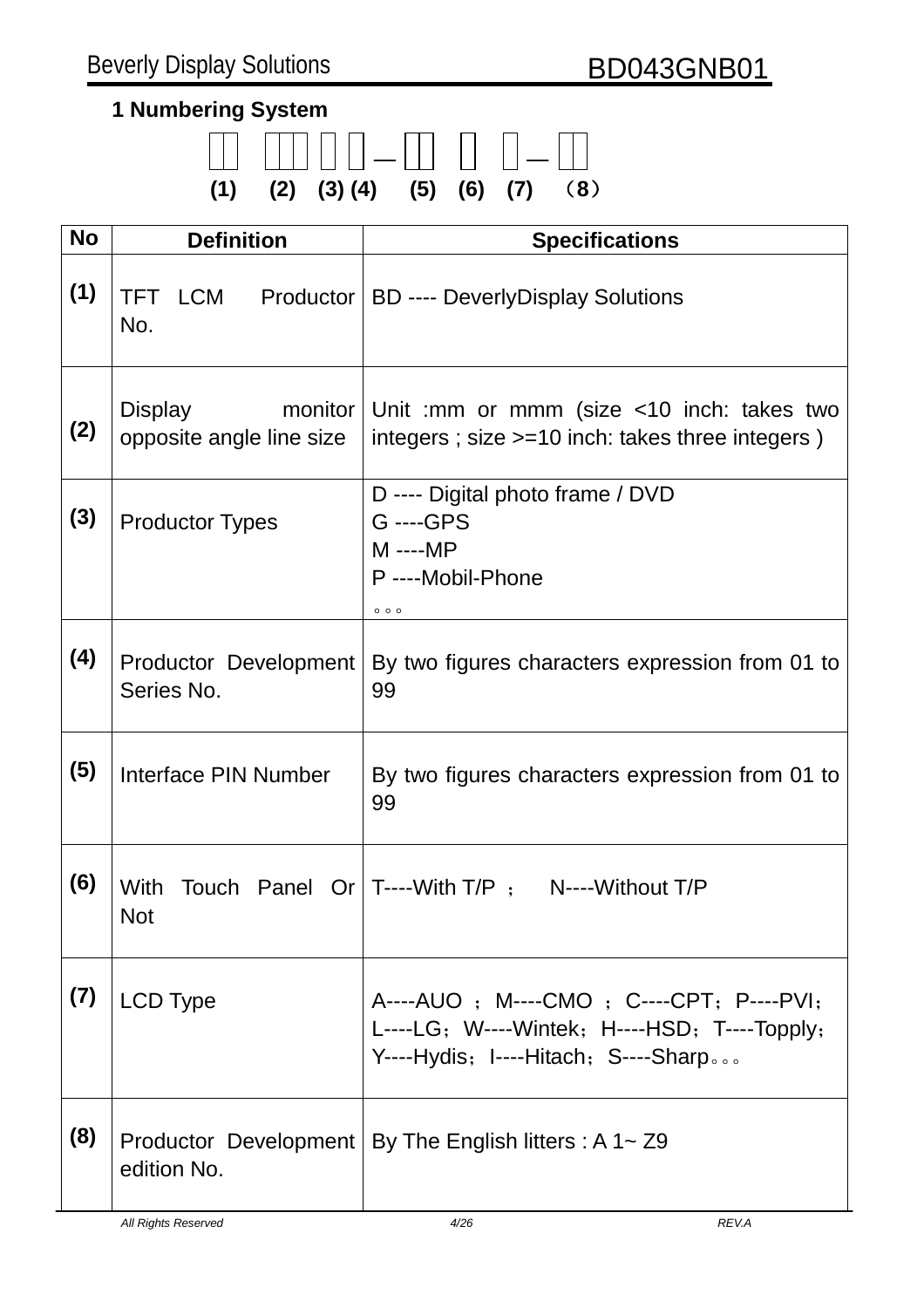#### **2 Scope**

This specification applies to the TFT LCD module designed and manufactured by Beverly Display Solutions it is capable of using 262k colors mode 24bit paral lel bi-directional interface.

#### **3 Normative Reference**

GB/T4619-1996 《 Liquid Crystal Display Test Method》

GB/T2424 《Basic environmental Testing Procedures for Electric and Electronic Products.》

GB/T2423 《Basic Testing Procedures for Electric and Electronic Products》 IEC61747-1 《SIXTH PARTGB2828`2829-87《National Standard of PRC》

#### **4 Definitions**

#### **4.1 Definitions of Vop**

The definitions of threshold voltage Vth1, Vth2 the following typical waveforms are applied on liquid crystal by the method of equalized voltage for each duty and bias.



【 selected waveform 】 【 non-selected waveform 】

① Vth1: The voltage which the brightness of segment indicates 50% of saturated value on the conditions of selected waveform (f<sub>f</sub>=80Hz,  $\Phi$ =10°  $\theta$  =270° at 25°C)

② Vth2: The voltage which the brightness of segment indicates 50% of saturated value on the conditions of non-selected waveform (f<sub>f</sub>=80Hz,  $\Phi$ =10°  $\theta$  =270° at 25°C)

 $\textcircled{3}$  Vop: (Vth1(50%)+Vth2(50%))/2 (f<sub>f</sub>=80Hz, Φ=10° θ=270° at 25°C)

#### **4.2 Definition of Response Time Tr, Td**

①Tr: The time required which the brightness of segment becomes 10% from 100% when waveform is switched to selected one from non-selected one.  $(f_f=80Hz,$ Φ=10° $\theta$ =270°at 25 °C)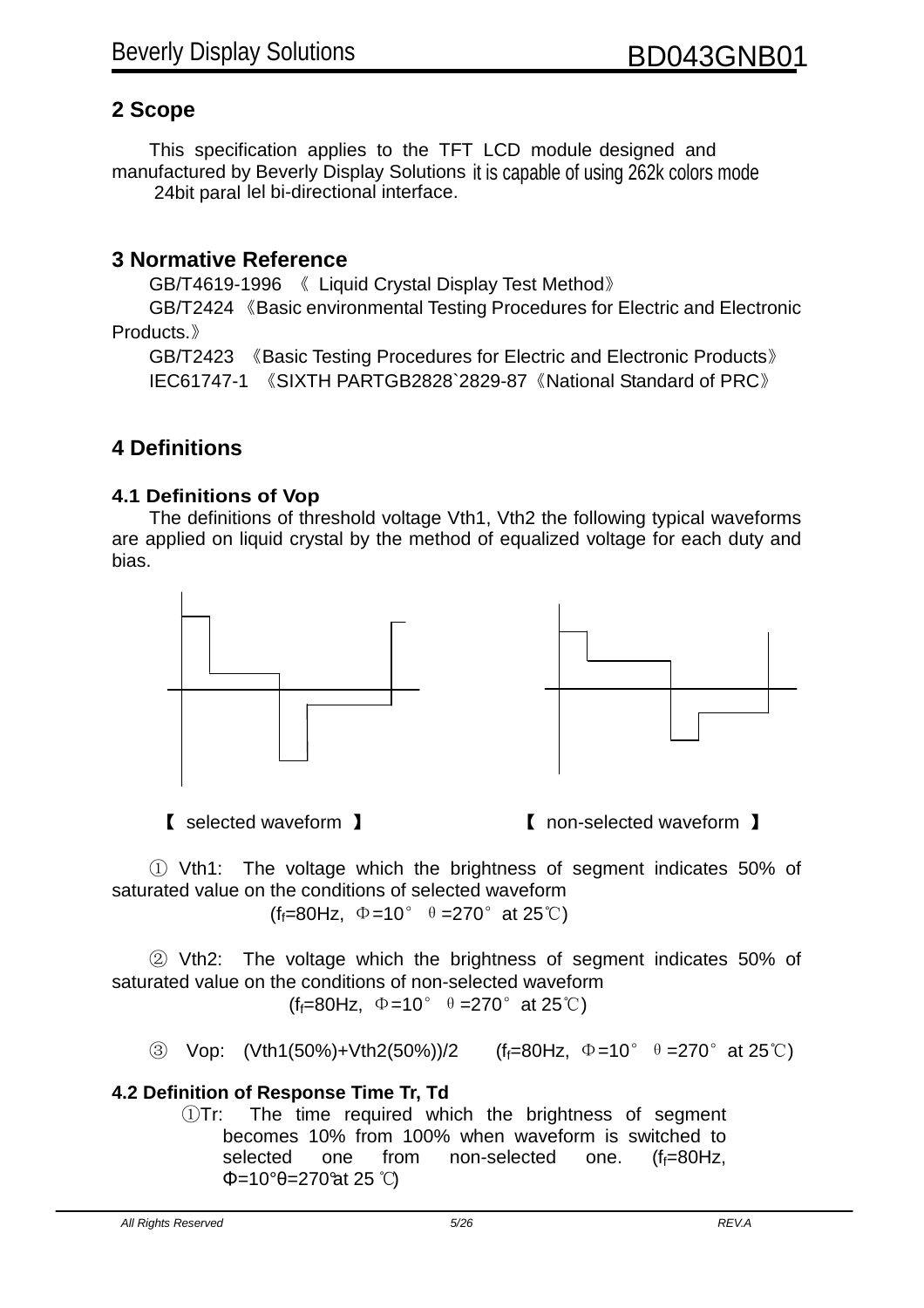②Td: The time required which the brightness of segment becomes 90% from 10% when waveform is switched to selected one from selected one. (f<sub>f</sub>=80Hz, Φ=10°θ=270°at  $25^{\circ}$ 

#### **4.3 Definition of Contrast Ratio Cr**

#### Cr=A/B

- ① A: Segments brightness in case of non-selected waveform
- ② B: Segments brightness in case of selected waveform

#### **4.4 Definition of Angle and Viewing Range**



#### Angular Graph: Constrast Ratio



Such as: Viewing Angle Range: 80(Cr>2) Horizontal 70(Cr>2) Vertical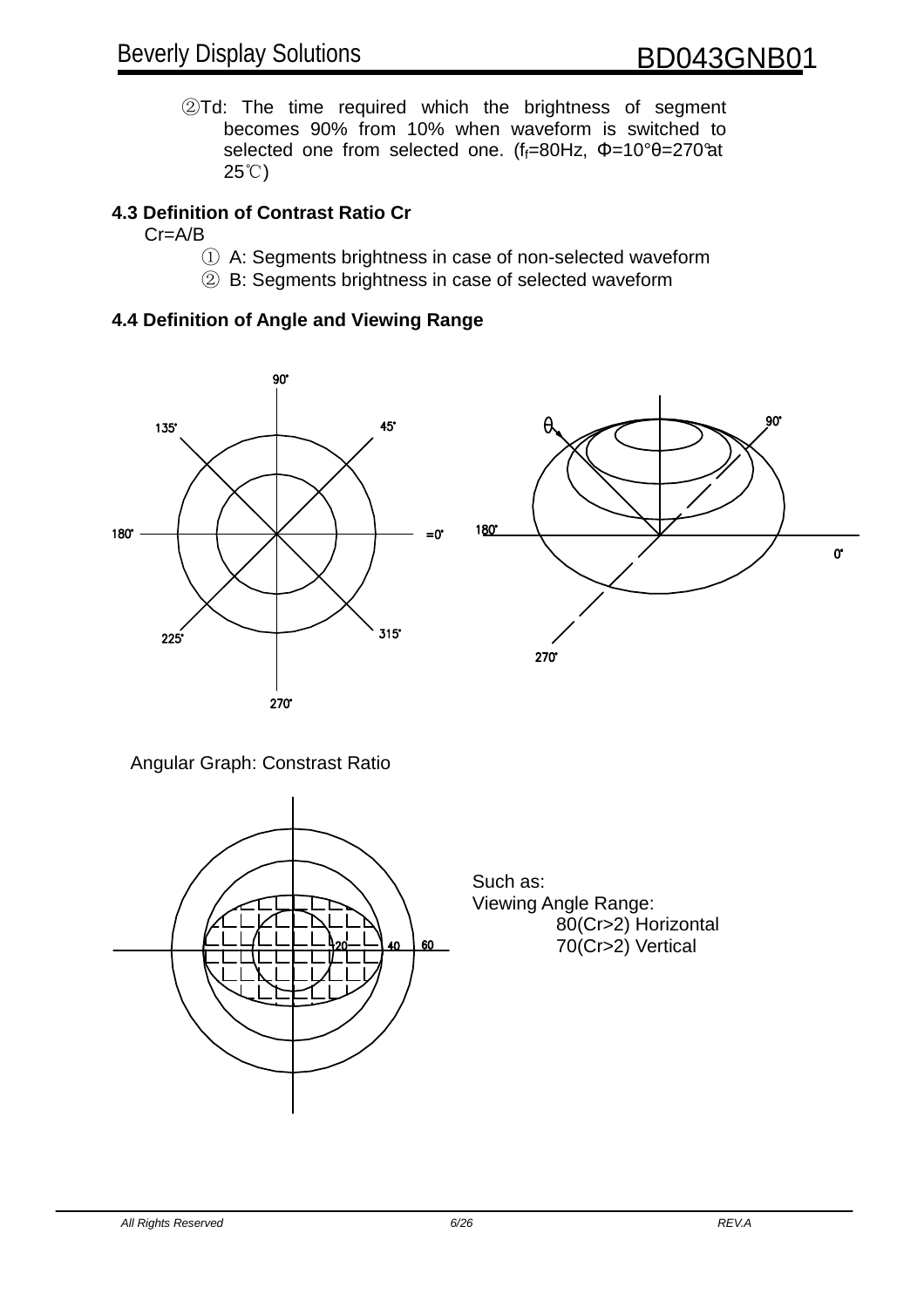#### **5 Technology Specifications**

#### **5.1 Feature**

 This single-display module is suitable for use in Multidedia Player products. The LCD adopts one backlight with High brightness 10-lamps white LED.

- 1) Construction: 4.3〞 а-Si color TFT-LCD ,White LED backlight.
- 2) LCD:
	- 2.1 Amorphous-TFT 4.3-inch display, transmissive, normally white type.
	- 2.2 480(RGB) $\times$ 272 dots Matrix.
	- 2.3 Narrow-contact ledge technique.
	- 2.4 LCD Driver IC: HX8257 × 1.
- 3) Low cross talk by frame rate modulation.
- 4) 262K Color ,24bit RGB interface.
- 5) Video signal interface: Parallel RGB .

#### **5.2 Mechanical Specifications**

| Item                | Specifications                           | Unit  |
|---------------------|------------------------------------------|-------|
| Dimensional outline | $105.6(W) \times 67.3(H) \times 2.85(T)$ | mm    |
| TP outline          |                                          | mm    |
| TP(V.A)             |                                          | mm    |
| TP(A.A)             |                                          | mm    |
| Active area         | $95.04(W) \times 53.86(H)$               | mm    |
| Pixel size          | 198(W) x198(H)                           | um    |
| <b>Resolution</b>   | 480(RGB) $\times$ 272                    | pixel |

#### **5.3 Absolute Max. Rating**

| Item                  | Symbol                      |                   | Value | Unit       | Remark     |       |
|-----------------------|-----------------------------|-------------------|-------|------------|------------|-------|
|                       |                             | Min<br>Max<br>typ |       |            |            |       |
| power supply          | <b>VCC</b>                  | 1.8               | 3.0   | 3.6        | V          |       |
| Input high voltage    | V <sub>IH</sub>             | $0.8$ VCC         |       | <b>VCC</b> | V          |       |
| Input low voltage     | $V_{IL}$                    | 0                 |       | 0.2VCC     | V          |       |
| Operating temperature | $\mathsf{T}_{\mathsf{OPR}}$ | $-20$             |       | $+70$      | °C         |       |
| Storage temperature   | $\mathsf{T}_{\texttt{STG}}$ | $-30$             |       | $+80$      | °C         |       |
| Clock frequency       | $F_{CLK}$                   |                   | 9     | 15         | <b>MHz</b> | Note1 |

Note: For parallel RGB interface, maximum clock frequency is 15MHz,

For serial RGB interface, maximum clock frequency is 33MHz,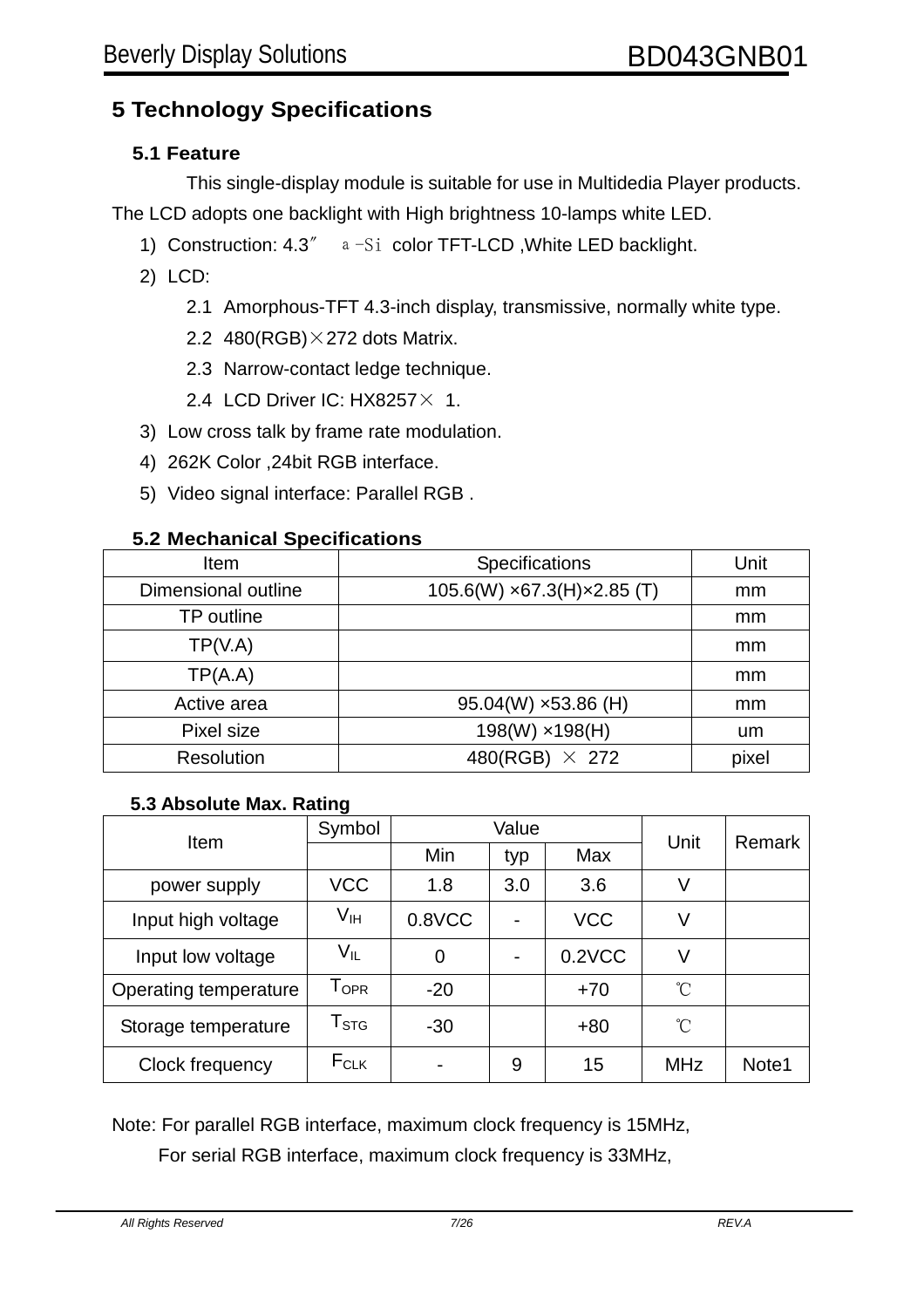| 5.4 Electrical Characteristics (VSS=0V, Ta=-20 to 70°C) |  |
|---------------------------------------------------------|--|
|---------------------------------------------------------|--|

| Symbol             | Parameter                                         | <b>Test condition</b>                                        | Spec.                    |                          |                          |                         |
|--------------------|---------------------------------------------------|--------------------------------------------------------------|--------------------------|--------------------------|--------------------------|-------------------------|
|                    |                                                   |                                                              | Min.                     | Typ.                     | Max.                     | Unit                    |
| VDDIO              | Power supply pin of IO pins                       | Recommend Operating<br>Voltage<br>Possible Operating Voltage | 1.8                      |                          | 3.6                      | v                       |
| VCI                | Booster Reference Supply<br>Voltage Range         | Recommend Operating<br>Voltage<br>Possible Operating Voltage | ≥ VDDIO<br>$& \geq 3$    |                          | 3.6                      | v                       |
| l <sub>sleep</sub> | Sleep mode current/                               | $\overline{a}$                                               | $\overline{\phantom{a}}$ | 50                       |                          | μA                      |
| l <sub>do</sub>    | Operating mode current                            | $VCI = 3.3V$                                                 |                          | 13                       | 15                       | mA                      |
| <b>VCL</b>         | Negative Va Output Voltage                        | No panel loading                                             | - VCI                    |                          | $-VCI + 0.7$             | V                       |
| VCIX2              | Vax2 primary booster<br>efficiency <sup>(1)</sup> | No panel loading, ITO for<br>VCD2, Vcl and VCHS = 10<br>Ohm  | 5.2                      | 5.4                      | 5.6                      | v                       |
| <b>VDC</b>         | V <sub>DC</sub> Output Voltage                    | VDC[3:0]=1011                                                | 4.9                      | 5                        | 5.1                      | $\overline{\mathsf{v}}$ |
| VGH                | Gate driver High Output<br>Voltage                | No panel loading; 3x<br>booster                              | 84                       | 89.5                     | $\overline{\phantom{a}}$ | 96                      |
|                    | Booster efficiency <sup>(2)</sup>                 | No panel loading; 4x<br>booster                              | 80                       | 88.5                     | $\overline{\phantom{a}}$ | 96                      |
| VGL                | Gate driver Low Output<br>Voltage                 | $Va = -2 \times VDC$                                         | $-10$                    | $-10$                    | -9                       | V                       |
| <b>COMH</b>        | VCOM High Output Voltage <sup>(a)</sup>           |                                                              | $-3%$                    | COMC+COMPP               | 3%                       | $\overline{\mathsf{v}}$ |
| <b>COML</b>        | VCOM Low Output Voltage <sup>(3)</sup>            | $\overline{a}$                                               | $-3%$                    | COMC-COMPP               | 3%                       | $\overline{\mathsf{v}}$ |
| <b>VLCD</b>        | VLCD Output Voltage                               | VRH[5:0]=100100                                              | 4.41                     | 4.51                     | 4.61                     | V                       |
| V <sub>OH1</sub>   | Logic High Output Voltage                         | $I out = -100µA$                                             | $0.9*VDDO$               |                          | V <sub>DD</sub>          | $\overline{\mathsf{v}}$ |
| V <sub>VD</sub>    | Source Output Voltage<br>Deviation                |                                                              | ۰                        | $+20$                    | $\pm 30$                 | mV                      |
| Vos                | Source Output Voltage Offset                      |                                                              | ۰                        | $\sim$                   | ±30                      | mV                      |
| Vou                | Logic Low Output Voltage                          | $I out = 100 \mu A$                                          | 0                        | $\overline{\phantom{a}}$ | 0.1*V <sub>DDIO</sub>    | $\overline{V}$          |
| $V_{H1}$           | Logic High Input voltage                          | $\overline{\phantom{a}}$                                     | $0.8*V_{DDIO}$           | ۰                        | $V_{DDLO}$               | $\overline{\mathsf{v}}$ |
| V <sub>IL1</sub>   | Logic Low Input voltage                           | $\overline{a}$                                               | 0                        | ٠                        | $0.2*VDDIO$              | $\overline{\mathsf{v}}$ |
| Ιон                | Logic High Output Current<br>Source               | $V$ out = $VDD - 0.4V$                                       | 50                       | ٠                        | ۰                        | μA                      |
| lοι                | Logic Low Output Current<br>Drain                 | $V$ out = 0.4 $V$                                            | $\overline{\phantom{a}}$ | $\overline{a}$           | $-50$                    | μA                      |
| loz                | Logic Output Tri-state Current<br>Drain Source    |                                                              | -1                       | ۰                        | 1                        | μA                      |
|                    | Logic Input Current                               | $\overline{\phantom{a}}$                                     | $-1$                     | $\overline{a}$           | 1                        | μA                      |

Note: (1) VCIX2 efficiency = VCIX2 / (2 x VCI) x 100% (2) VGH efficiency = VGH / (VDC x n) x 100% (where n = booster factor)  $(3)$  VCOML < 0V, VCOMH < VCIX2J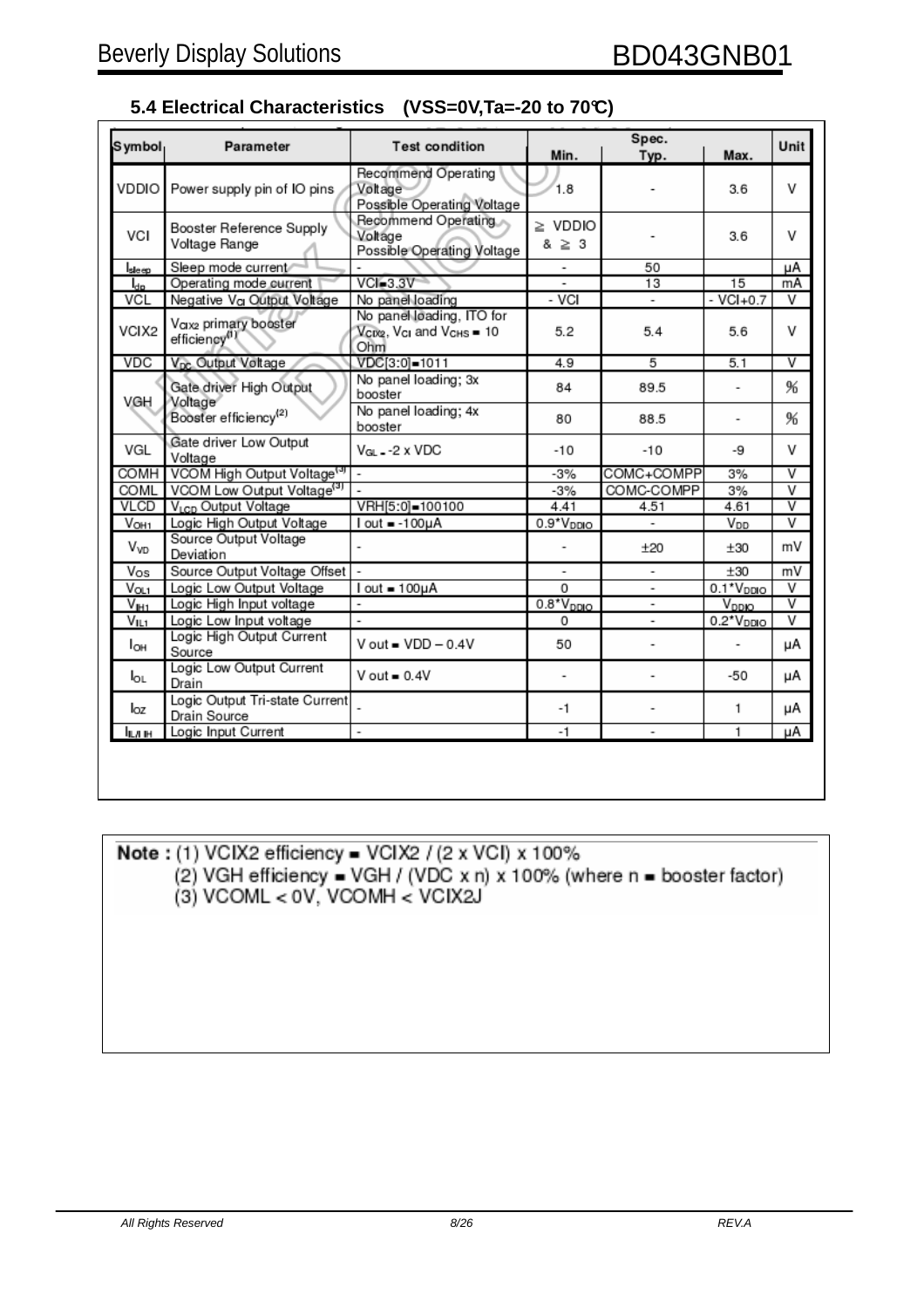| <b>Parameter</b>                    |                           | <b>Symbol</b>              | <b>Condition</b>                           | Min.  | Typ.  | Max.  | Unit   | <b>Remark</b>                |
|-------------------------------------|---------------------------|----------------------------|--------------------------------------------|-------|-------|-------|--------|------------------------------|
|                                     |                           | $\Theta_{3}$               |                                            | 40    | 45    | ÷.    | Deg.   | Normal<br>Pol                |
| <b>Viewing Angle</b>                | Horizontal                | $\Theta_{9}$               | CR > 10                                    | 40    | 45    |       | Deg.   |                              |
| range                               | Vertical                  | $\Theta_{12}$              | 15                                         | 20    | ۰     | Deg.  | Note 1 |                              |
|                                     |                           | $\Theta_{6}$               |                                            | 30    | 40    | ۰     | Deg.   |                              |
| Luminance Contrast ratio            |                           | <b>CR</b>                  | $\Theta = 0^\circ$                         | 350   | 500   |       |        | Note 2                       |
| Transmittance                       |                           | $T(\% )$                   | $\Theta = 0^{\circ}$                       | 6.2   | 6.5   |       | $\%$   | Base on<br>C light<br>Note 3 |
|                                     |                           | $x_{w}$                    | $\Theta = 0^\circ$                         | 0.278 | 0.298 | 0.318 |        |                              |
|                                     | <b>White Chromaticity</b> |                            |                                            | 0.311 | 0.331 | 0.351 |        |                              |
|                                     | Red                       | y <sub>w</sub><br>$X_R$    |                                            | 0.587 | 0.607 | 0.627 |        |                              |
|                                     |                           | У <sub>R</sub>             | $\Theta = 0^{\circ}$                       | 0.310 | 0.330 | 0.350 |        | Note 4<br><b>CF Glass</b>    |
| Reproduction                        | Green                     | $x_G$                      |                                            | 0.258 | 0.278 | 0.298 |        |                              |
| of color                            |                           | УG                         |                                            | 0.526 | 0.546 | 0.566 |        |                              |
|                                     | Blue                      | $X_{\rm B}$                |                                            | 0.121 | 0.141 | 0.161 |        |                              |
|                                     |                           | Ув                         |                                            | 0.138 | 0.158 | 0.178 |        |                              |
| Threshold Voltage                   |                           | Vsat                       |                                            |       | 2.3   |       | V      |                              |
|                                     |                           | Vth                        |                                            |       | 1.27  |       | $\vee$ | Figure 2                     |
| Response Time<br>(Rising + Falling) |                           | $\mathsf{T}_{\mathsf{RT}}$ | Ta= $25^{\circ}$ C<br>$\Theta = 0^{\circ}$ |       | 20    |       | ms     | Note 5                       |

#### **5.5 Optical specifications**

- Notes: 1. Viewing angle is the angle at which the contrast ratio is greater than 10. The viewing angles are determined for the horizontal or 3, 9 o'clock direction and the vertical or 6, 12 o'clock direction with respect to the optical axis which is normal to the LCD surface (see Figure 3 shown in Appendix).
	- 2. Contrast measurements shall be made at viewing angle of  $\Theta$ = 0 and at the center of the LCD surface. Luminance shall be measured with all pixels in the view field set first to white, then to the dark (black) state. (see Figure 3) Luminance Contrast Ratio (CR) is defined mathematically.

Luminance when displaying a white raster  $CR =$ 

Luminance when displaying a black raster

- 3. Transmittance is the Value with Polarizer
- 4. The color chromaticity coordinates specified in Table 4 shall be calculated from the spectral data measured with all pixels first in red, green, blue and white. Measurements shall be made at the center of the panel. Measurement condition is C- light Source & Halogen Lampe
- 5. The electro-optical response time measurements shall be made as Figure 4 by switching the "data" input signal ON and OFF. The times needed for the transmittance to change from 10% to 90% is Tr, and 90% to 10% is Td.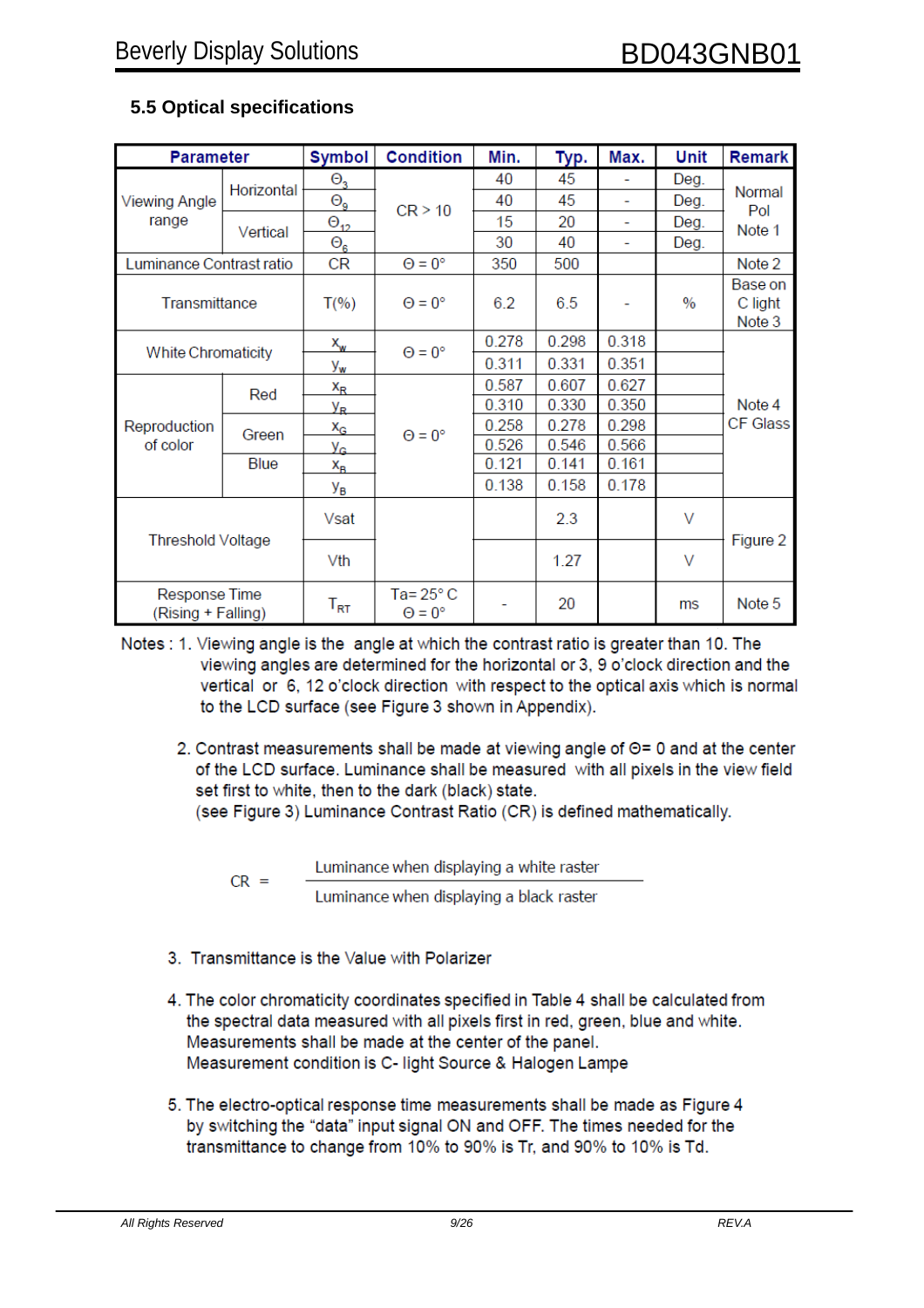| Item                   | Symbol                          | Condition   | Min  | Typ                      | Max | Unit            |
|------------------------|---------------------------------|-------------|------|--------------------------|-----|-----------------|
| <b>Forward Voltage</b> | Vf                              | $If = 40mA$ | 15   | 16                       |     |                 |
| Uniformity (with L/G)  | $\vartriangle$ $\mathsf{B_{o}}$ | $If = 40mA$ | 80   | $\blacksquare$           |     | $\%$            |
| Luminance for LCD      | LV.                             | $If = 40mA$ | 5200 | $\overline{\phantom{0}}$ |     | $\text{cd/m}^2$ |

#### **5.6 LED back light specification (10 White Chips)**

#### **LED CIRCUIT**



#### **5.7 Interface Pin Connections**

| PIN NO.        | <b>Symbol</b>          | <b>Description</b>                                              |
|----------------|------------------------|-----------------------------------------------------------------|
| 1              | LED-K                  | LED backlight(Cathode)                                          |
| $\overline{2}$ | LED-A                  | LED backlight(anode)                                            |
| 3              | <b>GND</b>             | Ground                                                          |
| $\overline{4}$ | <b>VCC</b>             | Power supply (Digital +3.0V)                                    |
| $5 - 12$       | <b>R0-R7</b>           | <b>Red Data</b>                                                 |
| 13-20          | G0-G7                  | <b>Green Data</b>                                               |
| $21 - 28$      | <b>B0-B7</b>           | <b>Blue Data</b>                                                |
| 29             | <b>GND</b>             | Ground                                                          |
| 30             | <b>CLK</b>             | Clock signal                                                    |
| 31             | <b>DISP</b>            | Display on/off                                                  |
| 32             | <b>HSYNC</b>           | Horizontal sync input in RGB mode (short to<br>GND if not used) |
| 33             | <b>VSYNC</b>           | Vertical sync input in RGB mode (short to<br>GND if not used)   |
| 34             | <b>DEN</b>             | Data Enable                                                     |
| 35             | <b>NC</b>              | <b>NC</b>                                                       |
| 36             | <b>GND</b>             | Ground                                                          |
| 37             | <b>NC</b>              | <b>NC</b>                                                       |
| 38             | $\overline{\text{NC}}$ | $\overline{\text{NC}}$                                          |
| 39             | <b>NC</b>              | $\overline{\text{NC}}$                                          |
| 40             | <b>NC</b>              | <b>NC</b>                                                       |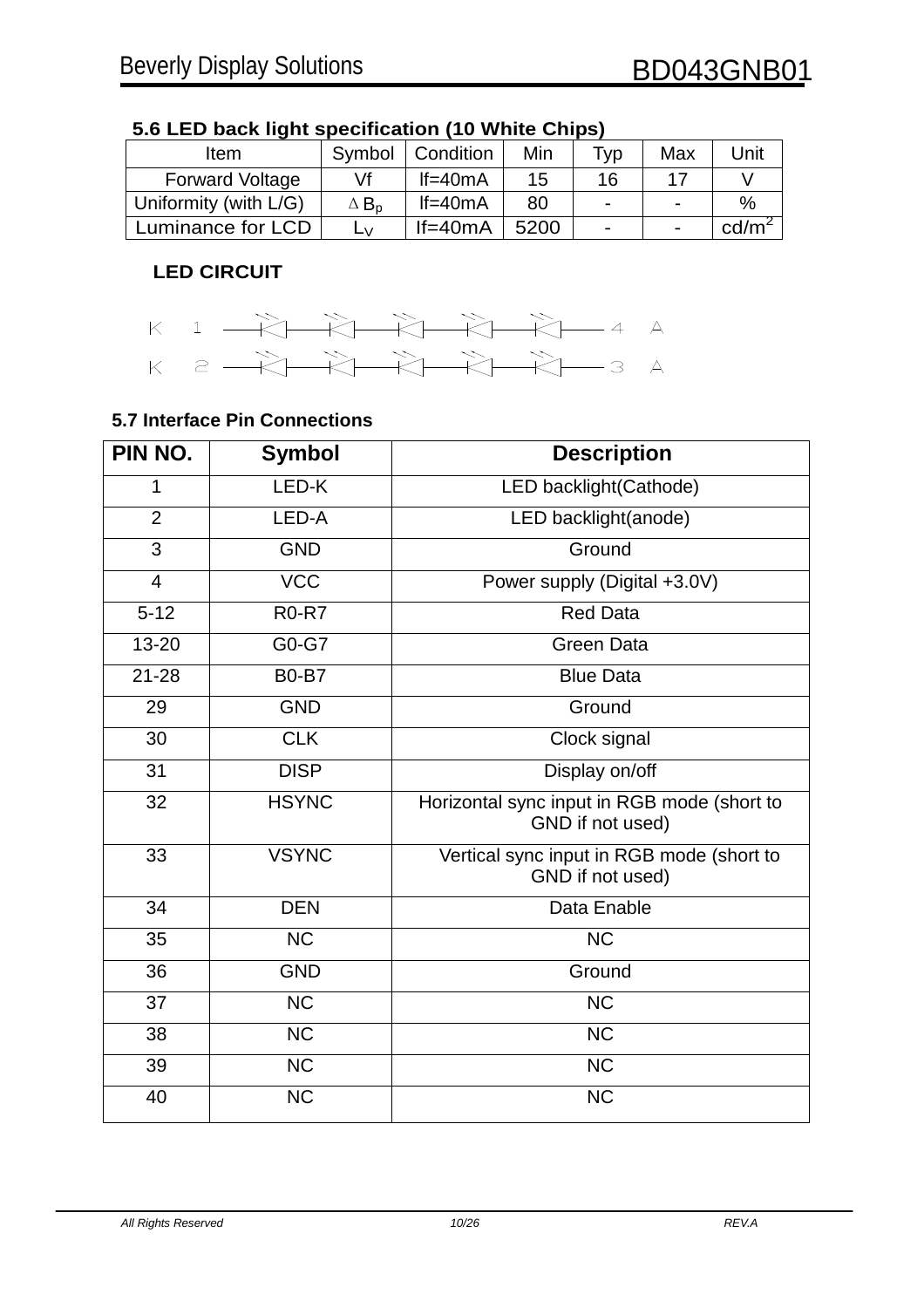### **6 Signal timing diagram and Circuit block diagram**

#### **6.1 Circuit block diagram**

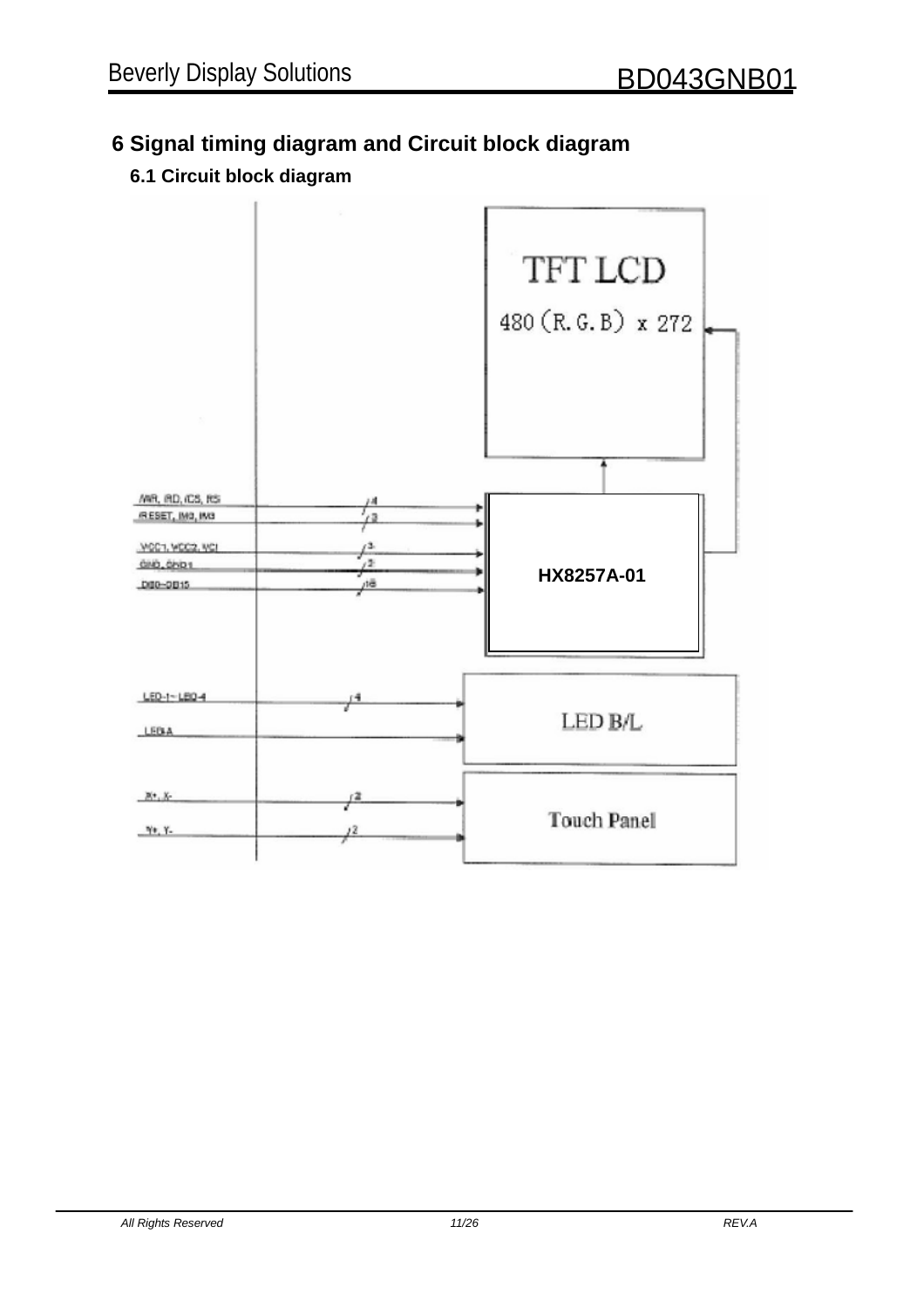#### **6.2 Signal Timing Diagram**

#### **6.2.1 Power ON Sequence**

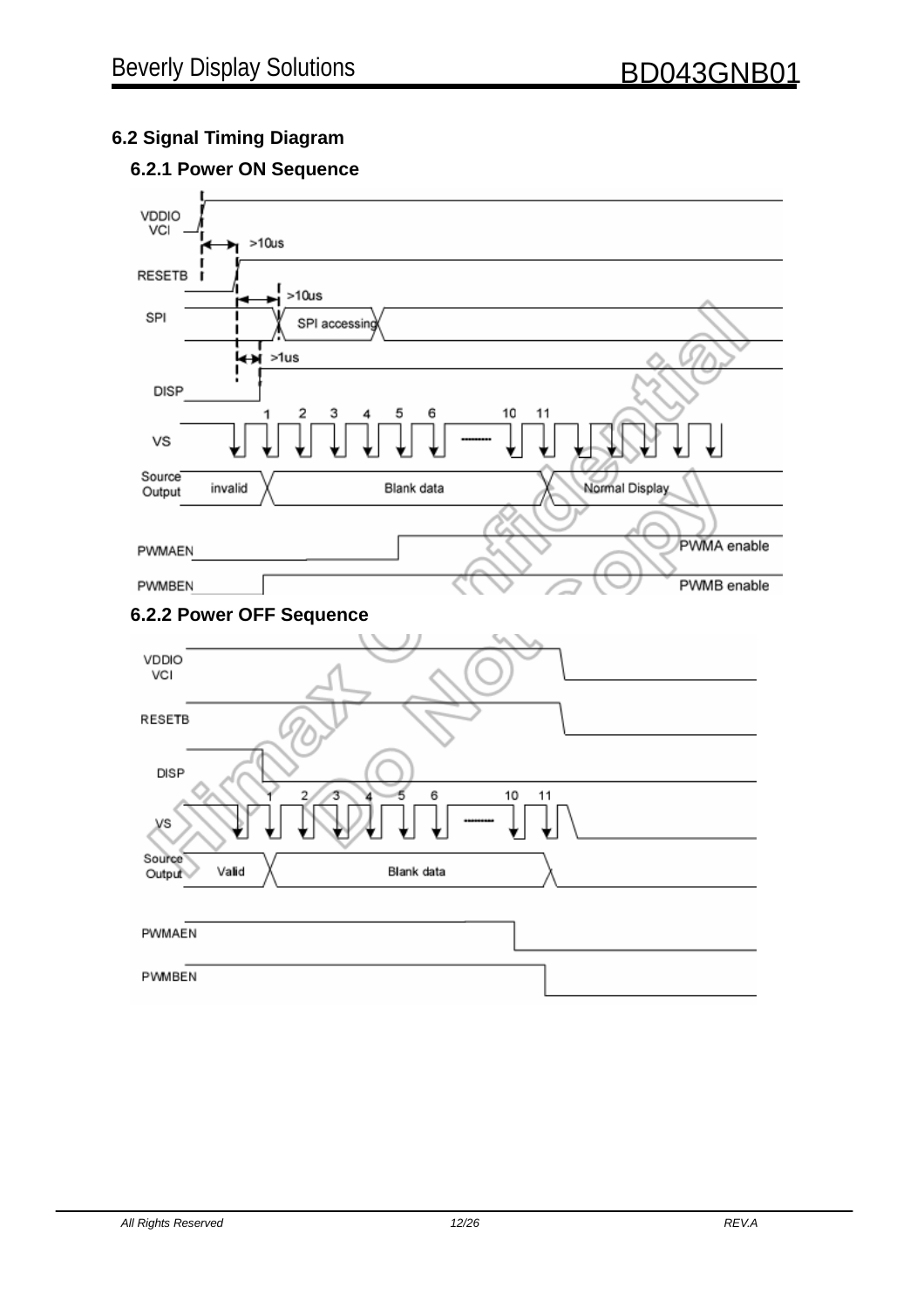#### **6.2.3 Timing Diagram of interface Signal**

| (480 RGBx 272, TA=25 <sup>2</sup> C, VDDIO=1.8V to 3.6V, DVSS= 0V) |                            |       |                |      |            |  |
|--------------------------------------------------------------------|----------------------------|-------|----------------|------|------------|--|
| <b>Parameter</b>                                                   | Symbol                     | Spec. |                |      | Unit       |  |
|                                                                    |                            | Min.  | Typ.           | Max. |            |  |
| Clock cycle                                                        | $t_{CLK}^{(1)}$            |       | 9              | 15   | MHz        |  |
| Hsync cycle                                                        | 1/th                       |       | 17.14          |      | KHz        |  |
| Vsync cycle                                                        | 1/tv                       |       | 59.94          |      | Hz         |  |
| Horizontal Signal                                                  |                            |       |                |      |            |  |
| Horizontal cycle                                                   | th                         | 525   | 525            | 605  | <b>CLK</b> |  |
| Horizontal display period                                          | thd                        | 480   | 480            | 480  | <b>CLK</b> |  |
| Horizontal front porch                                             | thf                        | 2     | 2              | 82   | CLK        |  |
| Horizontal pulse width                                             | thp <sup>(2)</sup>         | 2     | 41             | 41   | CLK        |  |
| Horizontal back porch                                              | thb <sup>(2)</sup>         | 2     | $\overline{2}$ | 41   | CLK        |  |
| Vertical Signal                                                    |                            |       |                |      |            |  |
| Vertical cycle                                                     | tv                         | 285   | 286            | 511  | $H^{(1)}$  |  |
| Vertical display period                                            | tvd                        | 272   | 272            | 272  | $H^{(1)}$  |  |
| Vertical front porch                                               | tvf                        |       | 2              | 227  | $H^{(1)}$  |  |
| Vertical pulse width                                               | $typ^{(2)}$                |       | 10             | 11   | $H^{(1)}$  |  |
| Vertical back porch                                                | $1$ <sub>V</sub> $b^{(2)}$ |       | 2              | 11   | $H_{(1)}$  |  |

Note: (1) Unit: CLK-1/fcLe, H=th,

(2) It is necessary to keep tvp+tvb=12 and thp+thb=43 in sync mode. DE mode is unnecessary to keep it.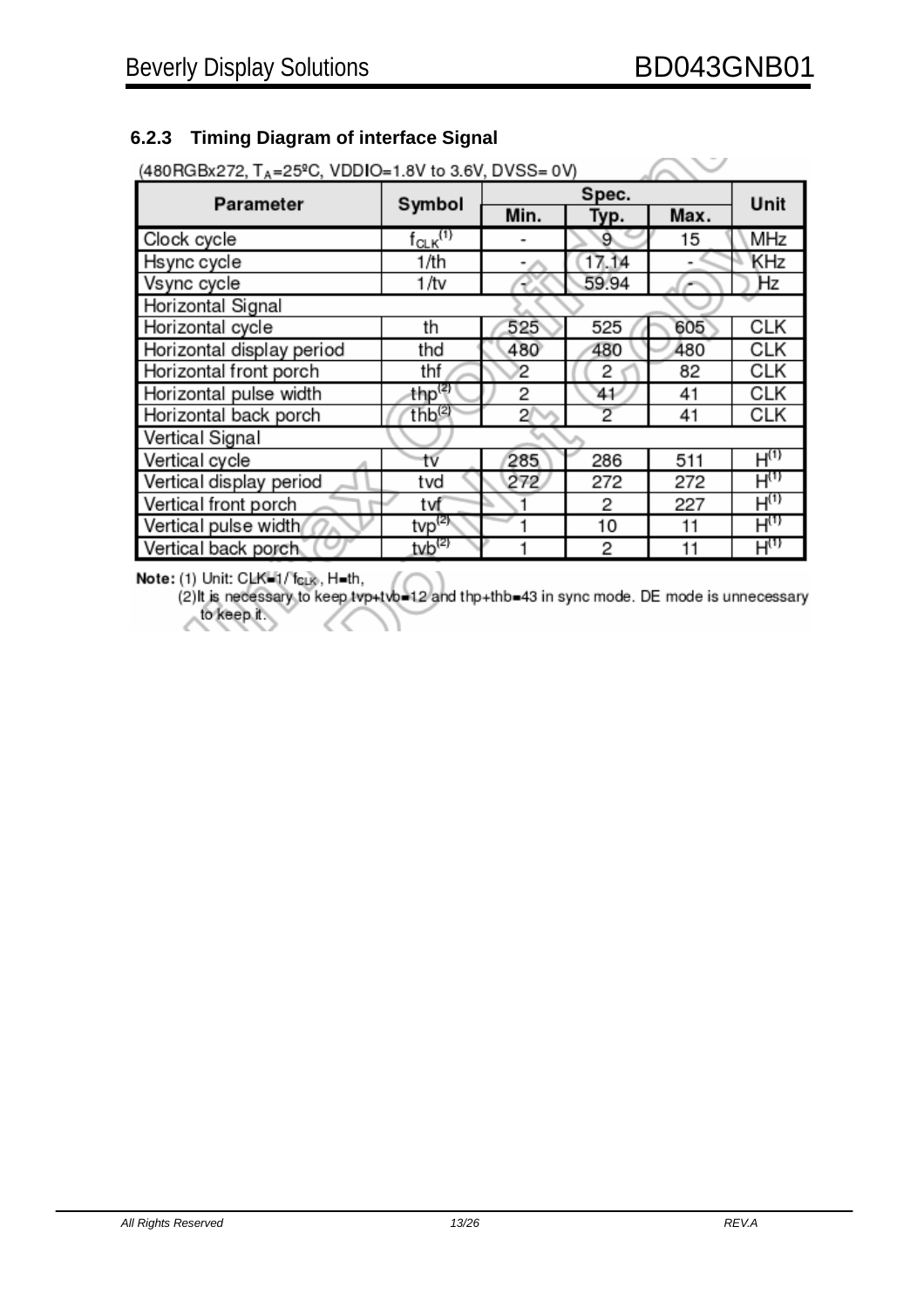

Figure 11.1 Parallel RGB Input Timing

**6.2.4 Input setup Timing requirement**<br>( $T_A$ =25<sup>°</sup>C, VDDIO=1.8V to 3.6V, DVSS= 0V, tr <sup>(1)</sup>=tf <sup>(1)</sup>=2ns)

| <b>Parameter</b>        | Symbol            | Spec.           |                          |      | Unit |
|-------------------------|-------------------|-----------------|--------------------------|------|------|
|                         |                   | Min.            | Typ.                     | Max. |      |
| DISP setup time         | t <sub>diss</sub> | 10              |                          |      | 'ns  |
| <b>DISP</b> hold time   | t <sub>dish</sub> | 10              | $\overline{\phantom{0}}$ |      | ns   |
| Clock period            | $PW_{CLK}^{(2)}$  | 66.7            |                          |      | ns   |
| Clock pulse high period | $PWH^{(2)}$       | 26.7            |                          |      | hs   |
| Clock pulse low period  | $PWL^{(2)}$       | 26.7            |                          |      | ns   |
| Hsync setup time        | t <sub>hs</sub>   | 10              |                          |      | ns   |
| Hsync hold time         | t <sub>hh</sub>   | 10              |                          |      | ns   |
| Data setup time         | t <sub>ds</sub>   | 10              |                          |      | ns   |
| Data hold time          | t <sub>dh</sub>   | 10              |                          |      | ns   |
| DE setup time           | t <sub>des</sub>  | 10              |                          |      | ns   |
| DE hold time            | t <sub>deh</sub>  | 10              |                          |      | ns   |
| Vsync setup time        | $\rm t_{\rm vhs}$ | 10 <sup>.</sup> |                          |      | 'ns  |
| Vsync hold time         | $t_{\rm whh}$     | -0.             |                          |      | ns   |

Note: (1) tr, tf is defined 10% to 90% of signal amplitude.<br>(2) For parallel interface, maximum clock frequency is 15MHz  $\left($  (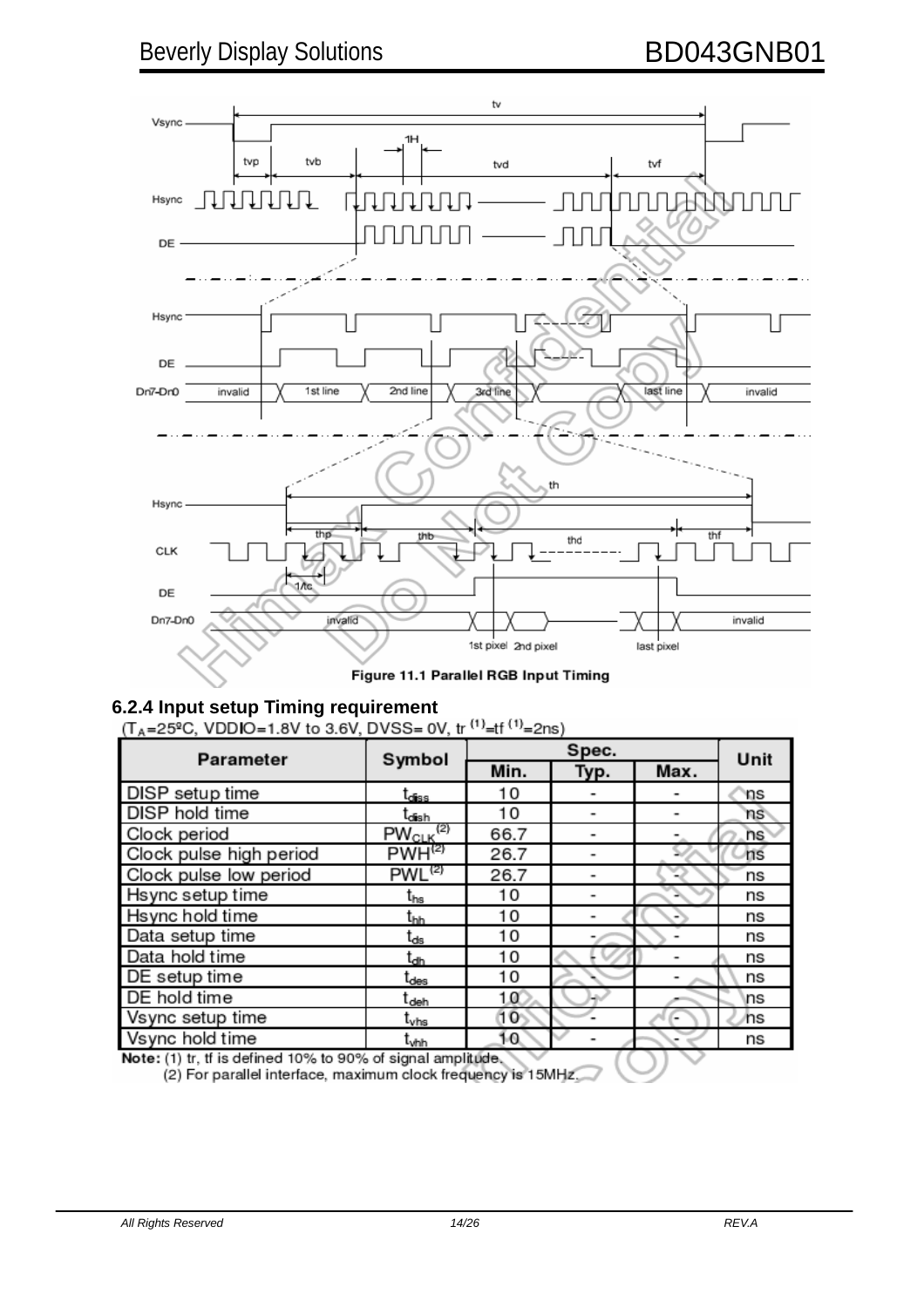### Beverly Display Solutions **BD043GNB01**



### **7 Initial code**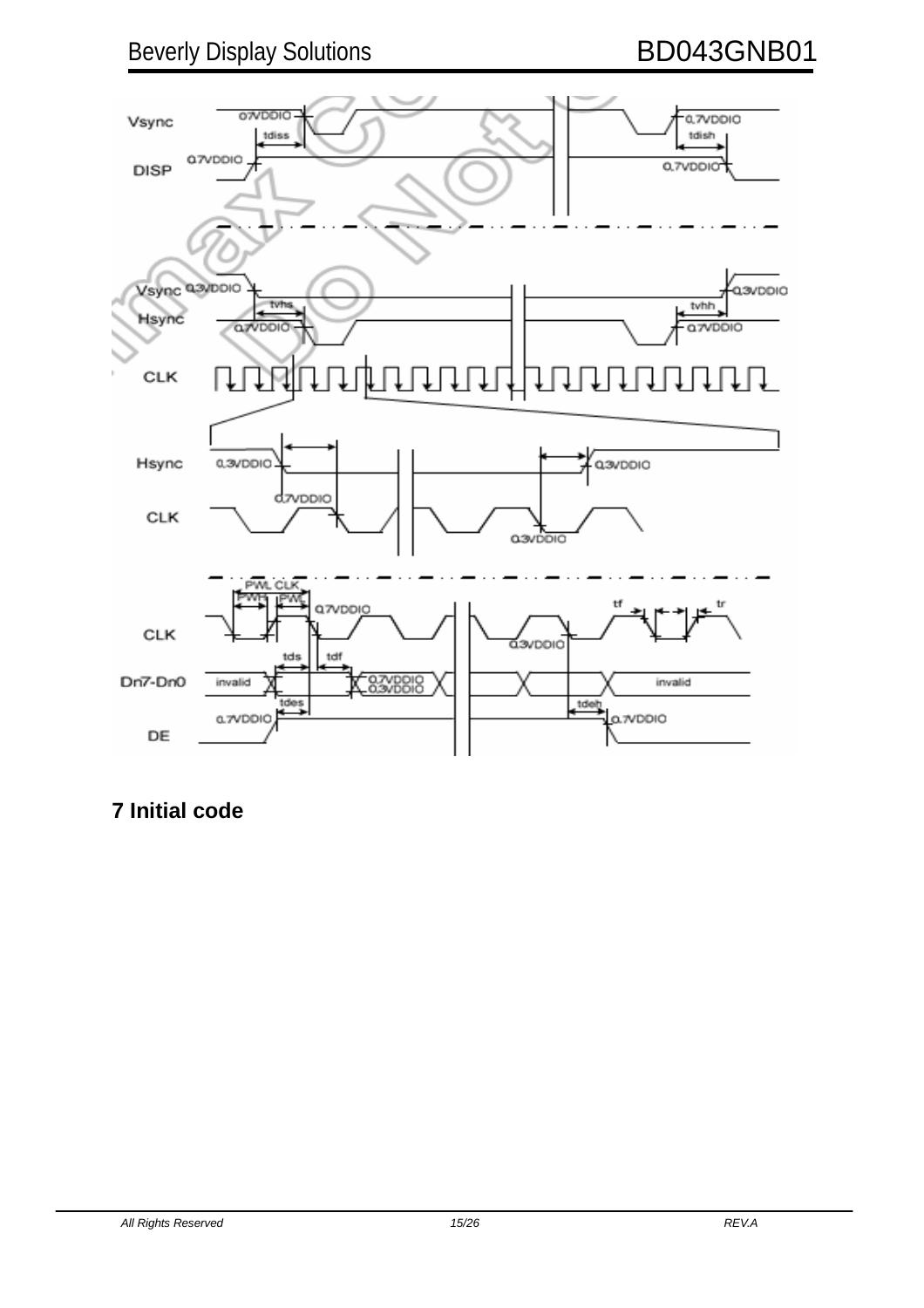## **8 Write/ReadSPI Timing**

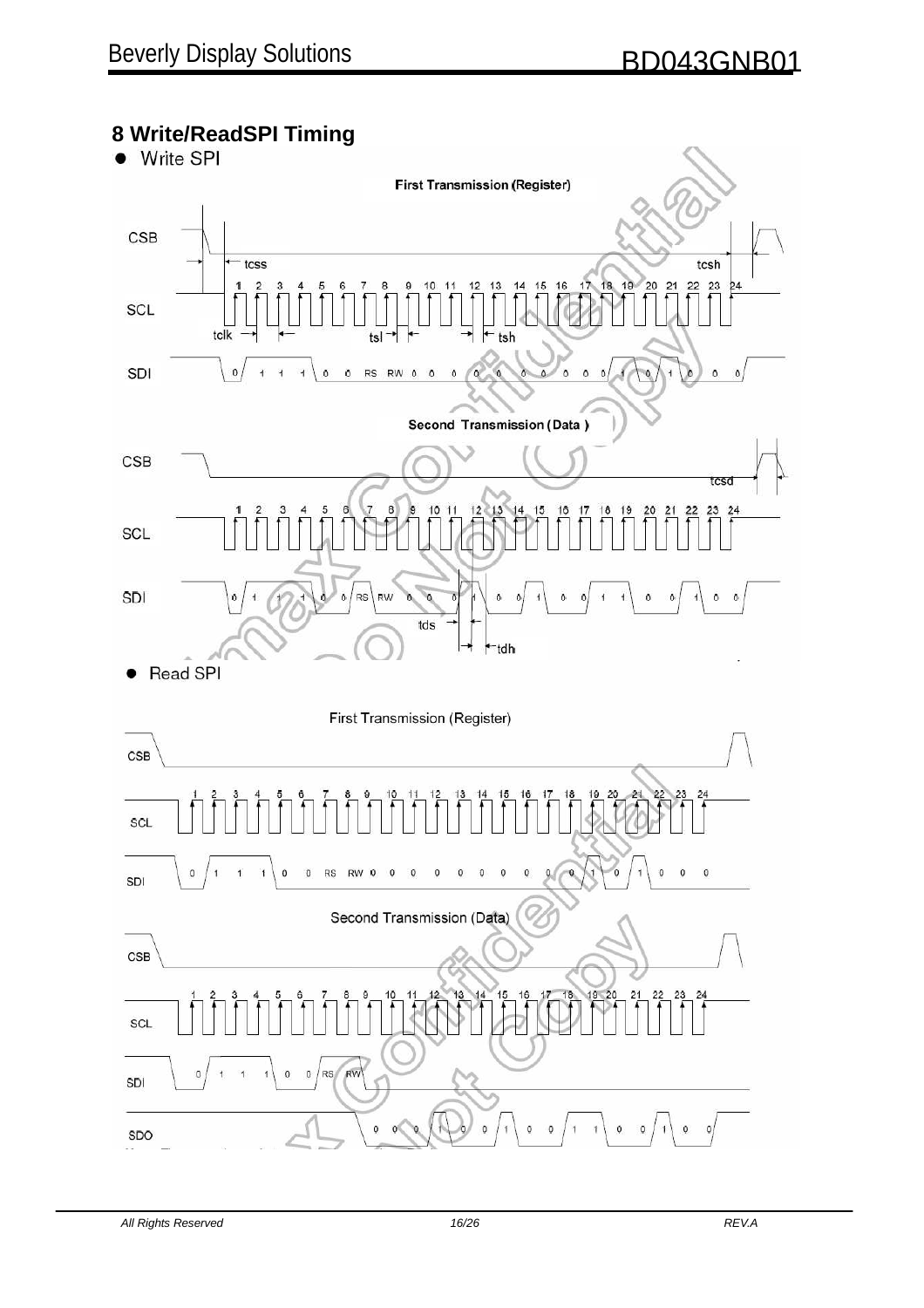### **9 Reliability Test Conditions And Methods**

| <b>NO</b>      | Item                                                                                                                                                         | Condition                                                                                                                            | Method                                                                              |  |
|----------------|--------------------------------------------------------------------------------------------------------------------------------------------------------------|--------------------------------------------------------------------------------------------------------------------------------------|-------------------------------------------------------------------------------------|--|
| 1              | High / Low<br>Temperature<br>Storage                                                                                                                         | 80°C/-30°C 120hrs                                                                                                                    | Check and record<br>every 48Hrs                                                     |  |
| $\overline{2}$ | High / Low<br><b>Temperature Life</b>                                                                                                                        | 70℃/-20℃ 120hrs (operating<br>mode)                                                                                                  | Check and record<br>every 48Hrs                                                     |  |
| 3              | High<br>Temperature.<br><b>High Humidity</b><br>Operating                                                                                                    | 60℃,90% RH, 96Hrs                                                                                                                    | Check and record<br>every 48hrs                                                     |  |
| 4              | <b>Thermal Shock</b>                                                                                                                                         | $-30^{\circ}$ C(30Min) $\longrightarrow$ 25 $\circ$ C(5Min)<br>$\rightarrow$ 80°C (30Min)<br>(conversion time, : 5 sec) 20<br>cycles | Each 10 cycles end,<br>check                                                        |  |
| 5              | Vibration                                                                                                                                                    | 10Hz~55Hz~10Hz<br>Amplitude: 1.5mm<br>2hrs for each direction $(X, Y, Z)$                                                            | Each direction end,<br>Check the<br>Appearance and<br>Electrical<br>Characteristics |  |
| 6              | Gap mood: ±1KV~±8KV (10<br>times air discharge with<br>positive/negative voltage<br><b>Static Electricity</b><br>voltage gap : 1kv)<br>Touch mood: ±1KV~±4KV |                                                                                                                                      | Each discharge end,<br><b>Check the Electrical</b><br>Characteristics               |  |
| 7              | Curve                                                                                                                                                        | 60 Thousand times, 40<br>times/min<br>150 $^{\circ}$ (according to die if exist)                                                     | Check and record<br>every<br>2~4 thousand times                                     |  |
| 8              | Free faller movement for each<br>side, cording, angle (75cm<br>Slump<br>High, 6 sides, 2 angle, 2<br>cording)                                                |                                                                                                                                      | End                                                                                 |  |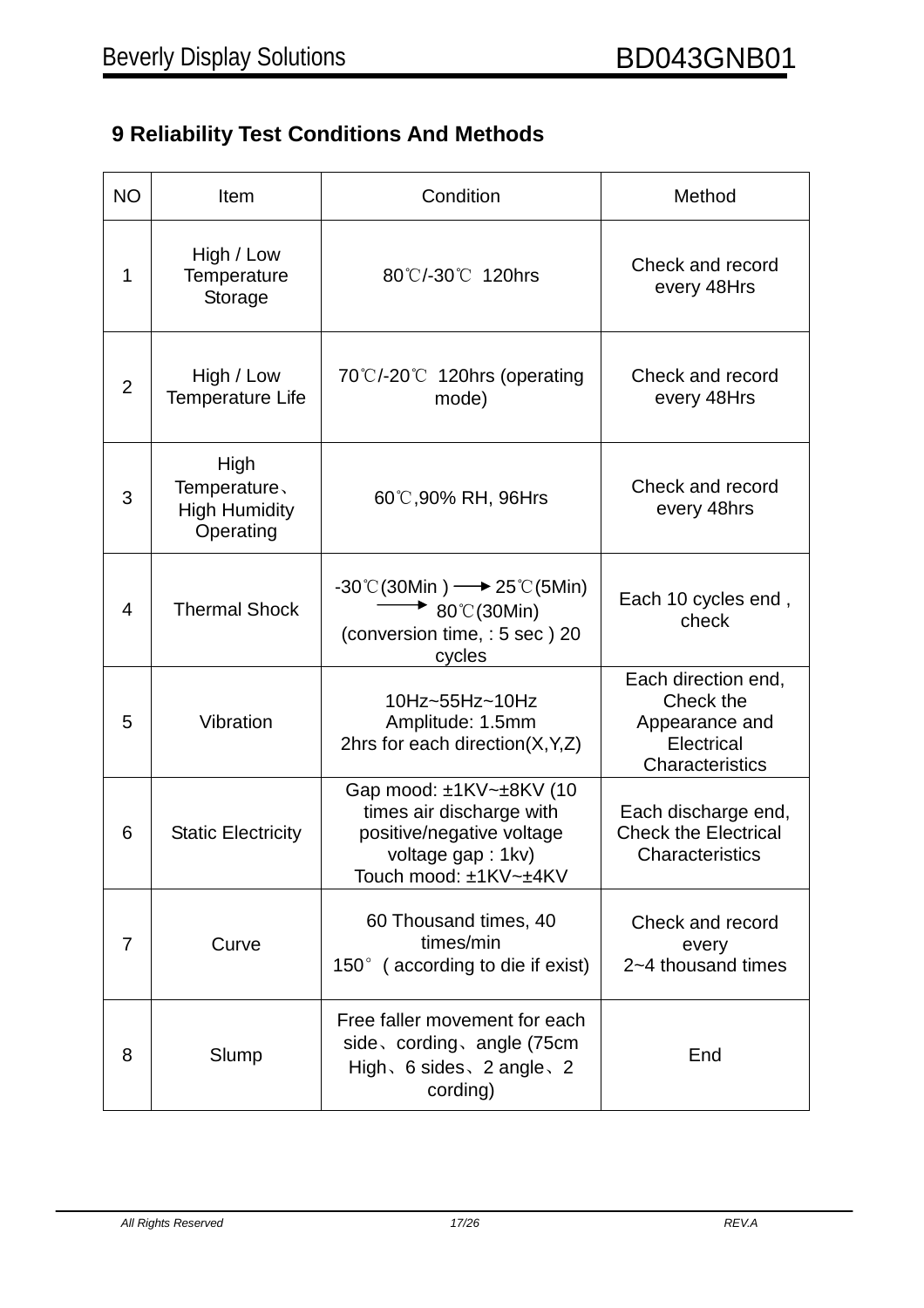### **10 Inspection standard**

| <b>No</b> | Item                                                       |                                               | Criterion           |                       |  |  |
|-----------|------------------------------------------------------------|-----------------------------------------------|---------------------|-----------------------|--|--|
| 01        | Outline<br><b>Dimension</b>                                | In accord with drawing                        |                     |                       |  |  |
| 02        | Position-fin<br>ding<br>Dimension<br>Assemble<br>Dimension | In accord with drawing                        |                     |                       |  |  |
|           |                                                            | Round type: non display<br>3.1 Small area LCD | Unit: mm            |                       |  |  |
|           |                                                            |                                               | Dimension           | Qualified<br>Quantity |  |  |
|           |                                                            | $\rightarrow$ $^{\times}$ $\leftarrow$        | $D \le 0.1$         | Ignore                |  |  |
|           |                                                            |                                               | $0.1 < D \le 0.15$  | 2                     |  |  |
|           |                                                            |                                               | D > 0.15            | $\mathbf 0$           |  |  |
|           | <b>LCD black</b><br>spots,                                 |                                               |                     |                       |  |  |
| 03        | white spots<br>(Round<br>type)                             | 3.2Large area LCD                             | <b>Dimension</b>    | Qualified<br>Quantity |  |  |
|           |                                                            | $\rightarrow x$                               | $D \le 0.1$         | Ignore                |  |  |
|           |                                                            |                                               | $0.1 < D \le 0.15$  | $\overline{2}$        |  |  |
|           |                                                            |                                               | $0.15 < D \le 0.20$ | 1                     |  |  |
|           |                                                            |                                               | D > 0.20            | $\mathbf 0$           |  |  |
|           |                                                            |                                               |                     |                       |  |  |
|           |                                                            |                                               |                     |                       |  |  |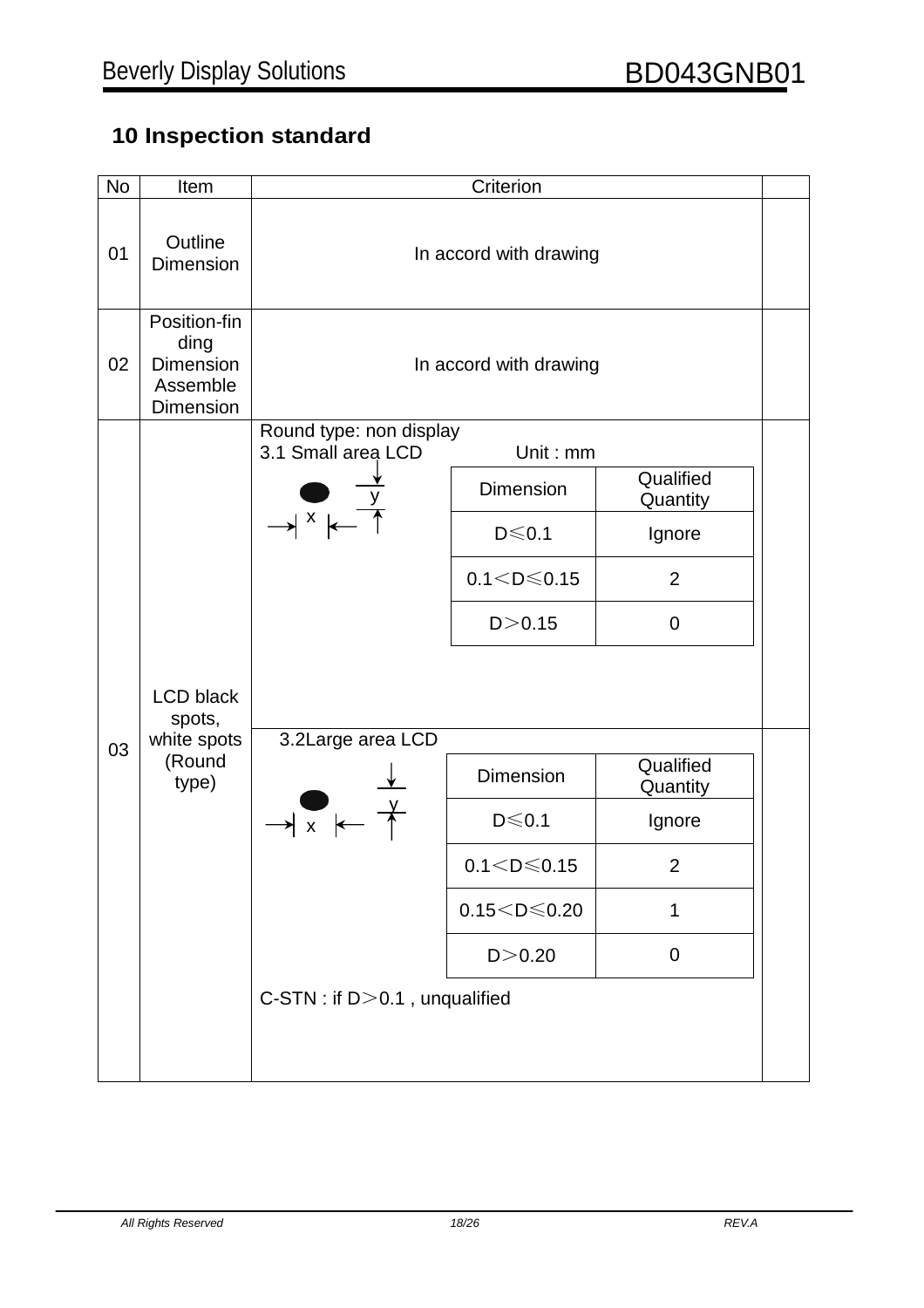|    |                                                       | Unit: mm                                                                                                                                                                                                                                |                 | Small                     | <b>LCD</b><br>area                                                 |                       |
|----|-------------------------------------------------------|-----------------------------------------------------------------------------------------------------------------------------------------------------------------------------------------------------------------------------------------|-----------------|---------------------------|--------------------------------------------------------------------|-----------------------|
|    |                                                       |                                                                                                                                                                                                                                         |                 | Length                    | Width                                                              | Qualified<br>Quantity |
|    |                                                       |                                                                                                                                                                                                                                         |                 | $\leq 0.015$              | Ignore                                                             |                       |
|    |                                                       |                                                                                                                                                                                                                                         | $\leq 1.0$      | $0.015 < W \leq$          | $\overline{2}$                                                     |                       |
|    |                                                       |                                                                                                                                                                                                                                         | $\leq 2.0$      | 0.025                     | 1                                                                  |                       |
|    |                                                       |                                                                                                                                                                                                                                         | $\leq 1.0$      | $0.025 < W \leq$<br>0.05  | 1                                                                  |                       |
|    | <b>LCD black</b>                                      |                                                                                                                                                                                                                                         |                 | D > 0.05                  | According to<br>circle                                             |                       |
| 04 | spots,<br>white spots                                 |                                                                                                                                                                                                                                         |                 | 4.2Large area LCD         |                                                                    |                       |
|    | (Line Style)                                          |                                                                                                                                                                                                                                         | Length          | Width                     | Qualified<br>Quantity                                              |                       |
|    |                                                       |                                                                                                                                                                                                                                         |                 | $\leqslant 0.015$         | Ignore                                                             |                       |
|    |                                                       |                                                                                                                                                                                                                                         | $\leqslant$ 2.0 | $0.015 < W \leq$<br>0.025 | $\overline{2}$                                                     |                       |
|    |                                                       |                                                                                                                                                                                                                                         | $\leq 1.0$      | $0.025 < W \le$<br>0.05   | 1                                                                  |                       |
|    |                                                       |                                                                                                                                                                                                                                         |                 | D > 0.05                  | According to<br>circle                                             |                       |
|    |                                                       |                                                                                                                                                                                                                                         |                 |                           | CSTN: If $W \ge 0.015$ , unqualified<br>Ignore beyond viewing area |                       |
| 05 | <b>LCD</b><br>Scratch 、<br><b>Threadlike</b><br>Fiber | Same to NO.3 circle<br>sightline and surface of LCD is vertical<br>(2) Same to NO.3 line style                                                                                                                                          |                 |                           |                                                                    |                       |
| 06 | <b>POL</b>                                            | It is not admissible that POL is beyond the edge of glass,<br>else, unqualified.<br>It is essential that POL is over the 50 percent of width of<br>frame, else, unqualified.<br>According to the drawing in case of special definition. |                 |                           |                                                                    |                       |
| 07 | <b>IC/FPC</b><br><b>Bonding</b>                       | Scratch<br>Reject                                                                                                                                                                                                                       |                 |                           |                                                                    |                       |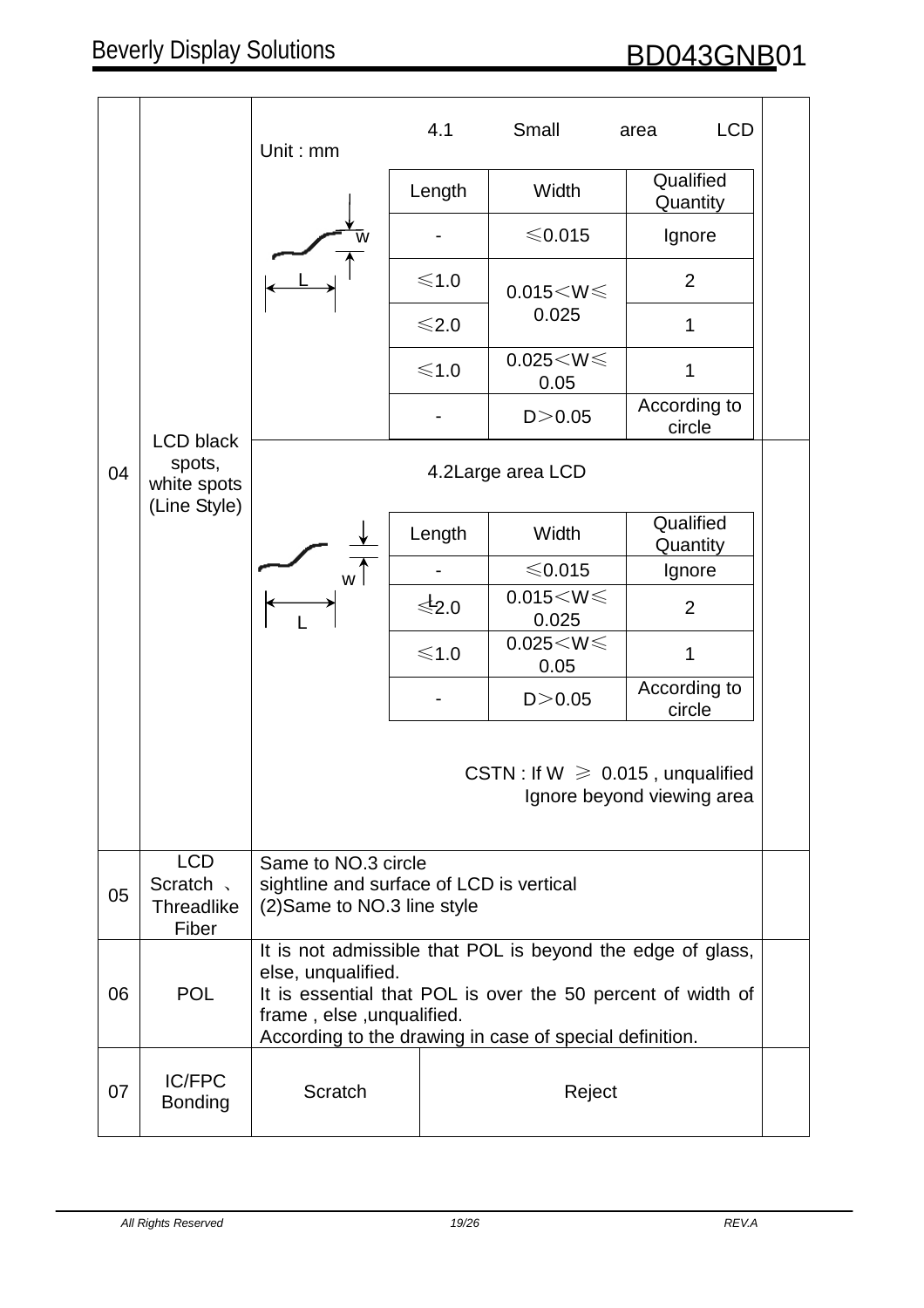|                      |                       | Intensity Of<br>Adhesion                       | If lower than specification, reject                                       |  |
|----------------------|-----------------------|------------------------------------------------|---------------------------------------------------------------------------|--|
|                      |                       | <b>Gold Fold Twist</b>                         | Reject                                                                    |  |
| <b>IC/FPC</b>        |                       | Silicon                                        | According to outline, no gold outside,<br>seal can not be higher than LCD |  |
| 07<br><b>Bonding</b> | <b>FPC Gold Sever</b> | Reject                                         |                                                                           |  |
| 08                   | <b>SMT</b>            | Lack of<br>Component.<br>Polarity Inverse      | If exist, reject                                                          |  |
|                      |                       | Leak Solder,<br><b>Virtual Solder</b>          | If exist, reject                                                          |  |
|                      |                       | <b>Short Circuit In</b><br><b>Solder Point</b> | If exist, reject                                                          |  |
|                      |                       | <b>Tin Ball</b>                                | If exist, reject                                                          |  |
|                      |                       | <b>Tin Acumination</b>                         | If visual, reject                                                         |  |
|                      |                       | Height<br><b>Solder Point</b>                  | If higher 0.5mm than component. reject                                    |  |
|                      |                       | Height of<br>component                         | Either side higher 0.5mm than<br>component, reject                        |  |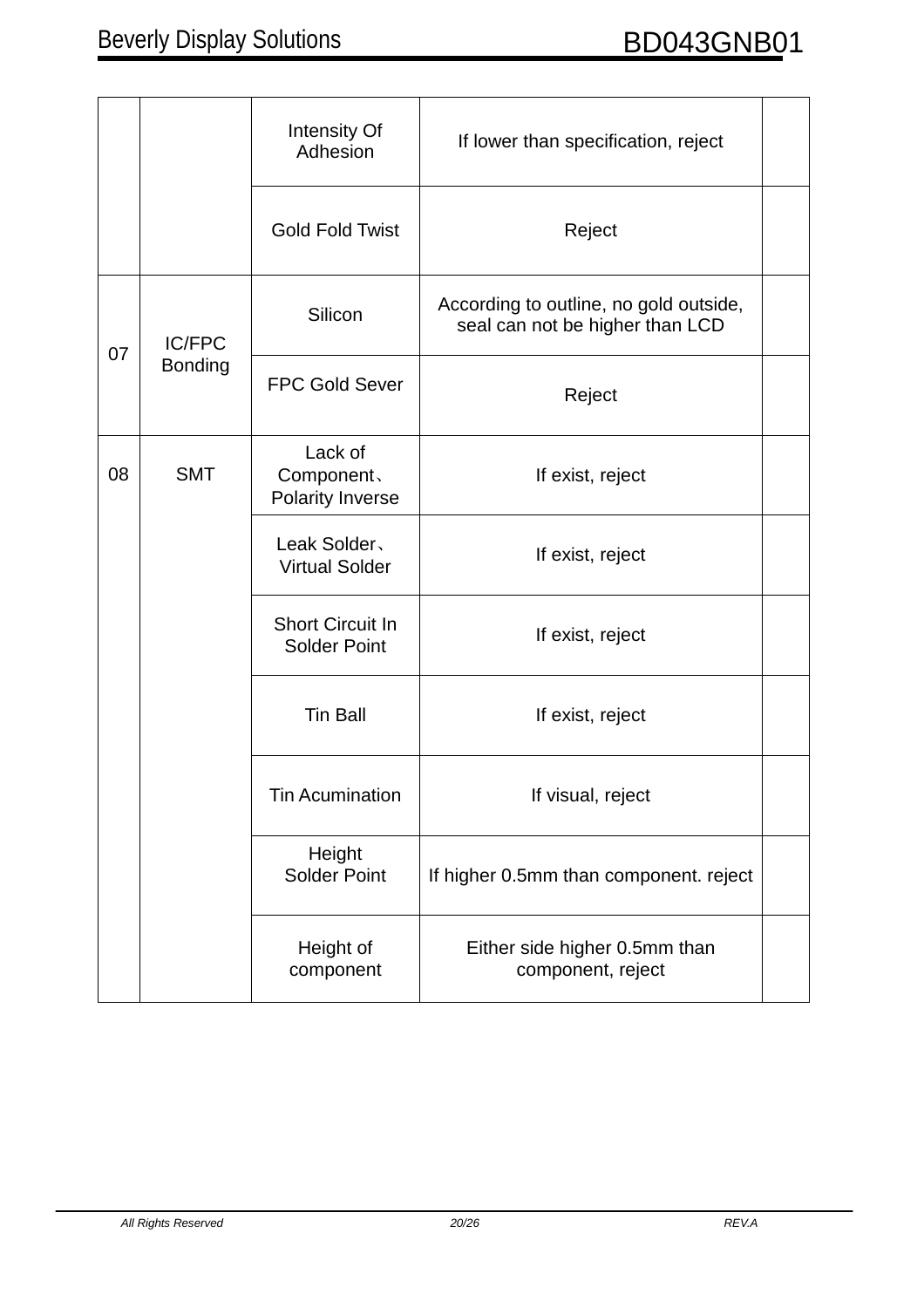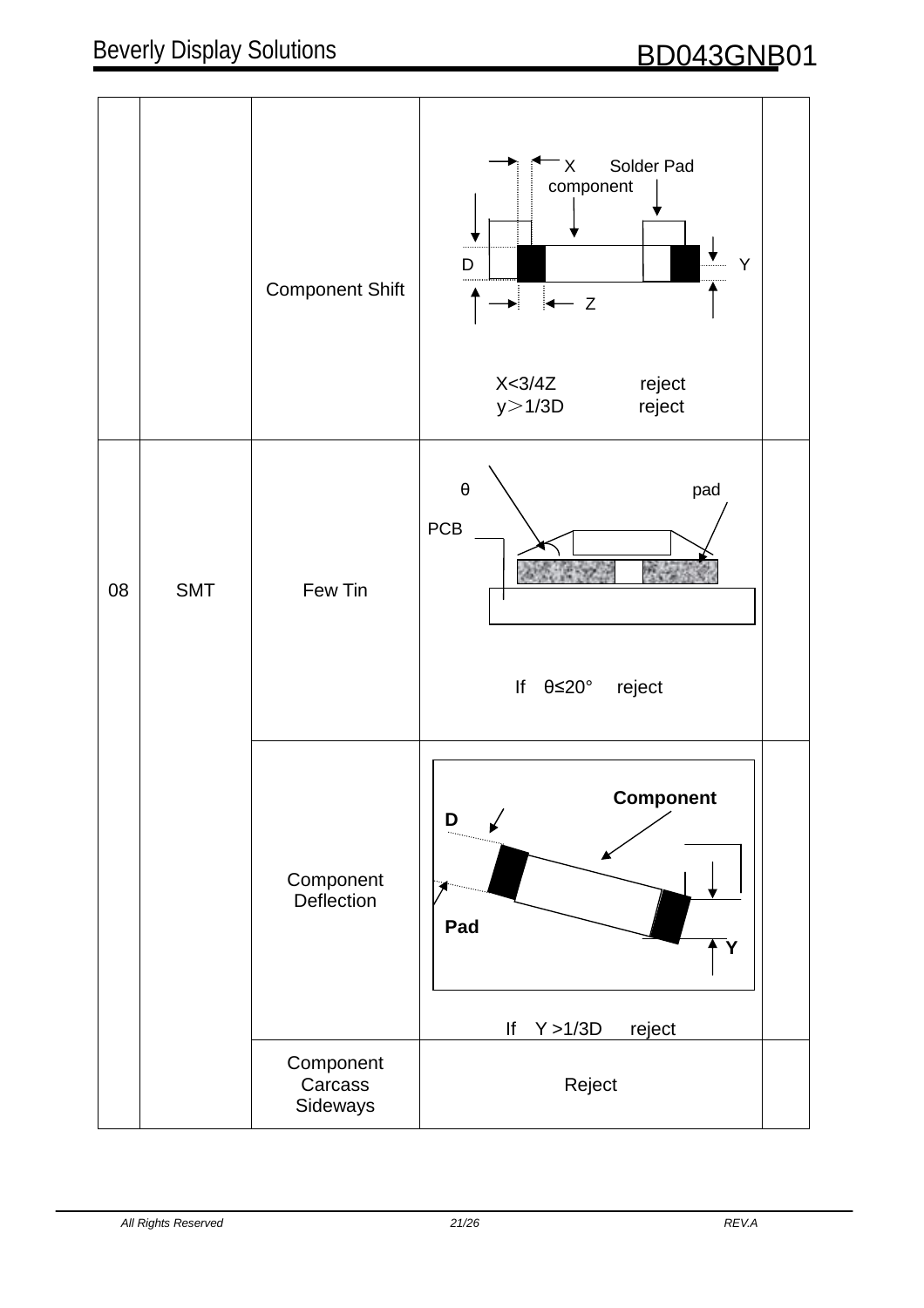|    |            | Component<br>Carcass<br>Sideways         | If exist with visual inspection, reject                                                                                                                                                                                                                                        |
|----|------------|------------------------------------------|--------------------------------------------------------------------------------------------------------------------------------------------------------------------------------------------------------------------------------------------------------------------------------|
|    |            | Lot Tin                                  | Tin<br>the<br>solder<br>side<br>$A^{\cdot}$<br>accrete<br>completely, hollowly, Ok<br>Tin<br>the<br>solder<br>side<br>accrete<br>B:<br>completely, full circle arc, ok<br>C: Jointing include whole solder side,<br>height of tin>50 percent of height of<br>component, reject |
|    |            | Few Tin                                  | Tin<br>solder<br>side<br>accrete<br>the<br>A:<br>completely, hollowly, Ok<br>B: height of tin $> 1/3$ of solder side of<br>component, ok<br>C: height of tin $\leq 1/3$ of solder side of<br>component, reject                                                                 |
| 08 | <b>SMT</b> |                                          | Normal                                                                                                                                                                                                                                                                         |
|    |            |                                          | Jointing side                                                                                                                                                                                                                                                                  |
|    |            | Short circuit,<br>Open circuit           | Forbid                                                                                                                                                                                                                                                                         |
| 09 | Light      | <b>Quality of CSTN</b><br><b>Display</b> | 1. Rolling strake with visual inspection,<br>forbid<br>2. Differentness of color in viewing area<br>with visual inspection (full white, red,<br>green、blue), forbid<br>Display change<br>with<br>visual<br>3<br>inspection, forbid                                             |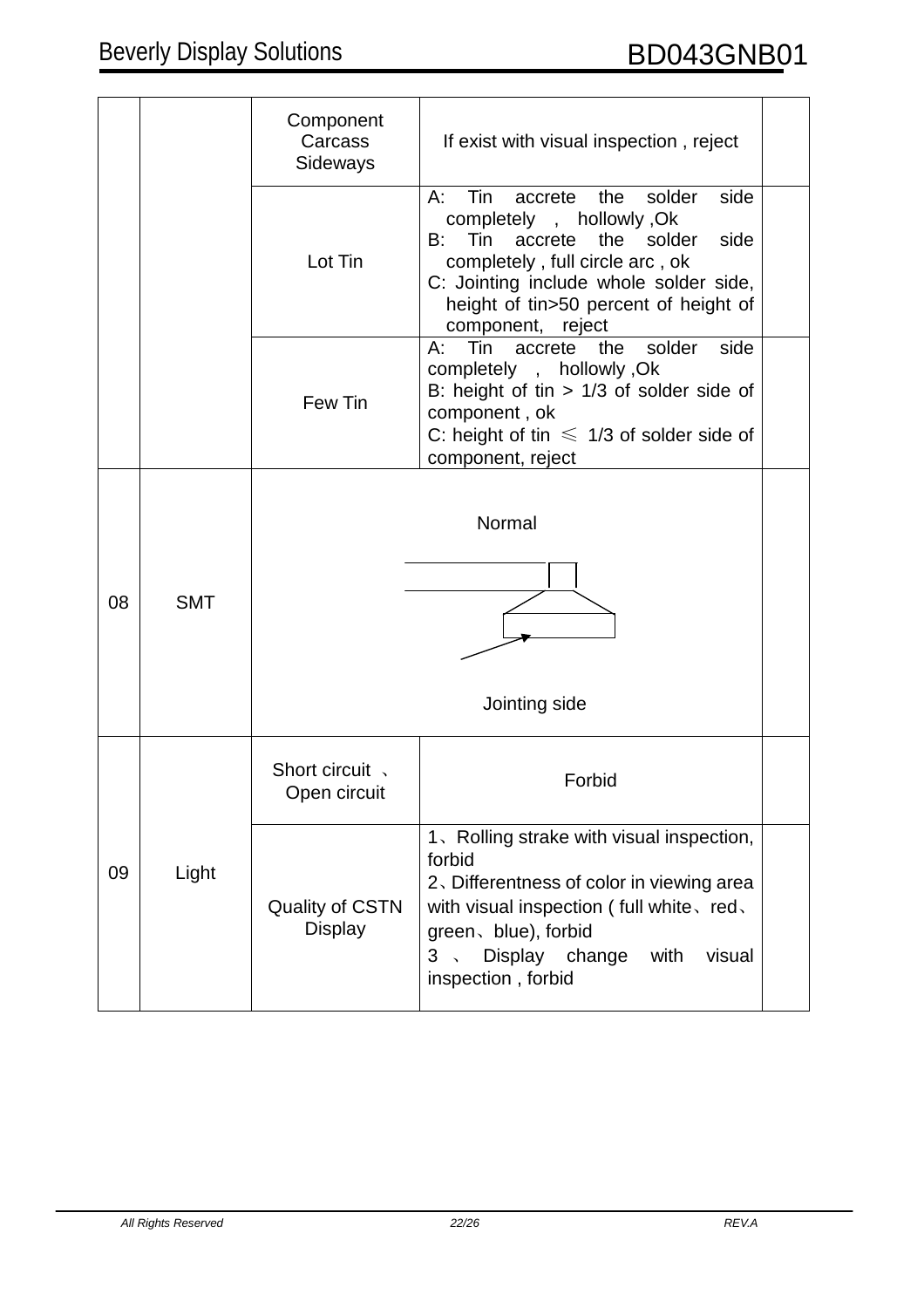|    |                                    |                                                                                                    | X              | У                                      |                                                                                                                                                                                                                                                                            |  |  |
|----|------------------------------------|----------------------------------------------------------------------------------------------------|----------------|----------------------------------------|----------------------------------------------------------------------------------------------------------------------------------------------------------------------------------------------------------------------------------------------------------------------------|--|--|
|    |                                    | white                                                                                              | ±0.05          | ±0.05                                  |                                                                                                                                                                                                                                                                            |  |  |
|    | Red                                | ±0.05                                                                                              | ±0.05          | Drive LCD under normal                 |                                                                                                                                                                                                                                                                            |  |  |
|    | Color Of                           |                                                                                                    |                |                                        | condition, $25^{\circ}$ $\circ$ $\div$ $\theta$ = 0                                                                                                                                                                                                                        |  |  |
| 10 | <b>CIE</b><br>Coordinate           | Green                                                                                              | ±0.05          | ±0.05                                  | Test white, red, green blue                                                                                                                                                                                                                                                |  |  |
|    |                                    | <b>Blue</b>                                                                                        | ±0.05          | ±0.05                                  | with DMS Record                                                                                                                                                                                                                                                            |  |  |
|    |                                    | sample<br>or<br>approved                                                                           | customer       | According to the specification<br>have |                                                                                                                                                                                                                                                                            |  |  |
|    |                                    |                                                                                                    | In accord with |                                        | condition<br><b>Drive</b><br>is<br>according<br>to<br>specification<br>Measure location is in Follow Picture<br>3. Adjust brightness instrument tozero,<br>burrow against the surface of LCD,<br>press "measure", record when the<br>display is steady.<br>(YOKOGAWA-3298) |  |  |
| 11 | <b>Brightness</b>                  | product<br>specification                                                                           |                |                                        |                                                                                                                                                                                                                                                                            |  |  |
|    |                                    |                                                                                                    |                |                                        | <b>Measure location</b>                                                                                                                                                                                                                                                    |  |  |
| 12 | CR (Max)                           | According to<br>specification                                                                      |                |                                        | According to product specification<br>Measure instrument (DMS-501)                                                                                                                                                                                                         |  |  |
| 13 | Response<br>time                   | According to<br>specification                                                                      |                |                                        | According to product specification<br>Measure instrument (DMS-501)                                                                                                                                                                                                         |  |  |
| 14 | Viewing<br>angle                   | According to<br>specification                                                                      |                |                                        | According to product specification<br>Measure instrument (DMS-501)                                                                                                                                                                                                         |  |  |
| 15 | Vibration,<br>Ring                 | Compare with the<br>sample customer<br>supply                                                      |                |                                        | Compare with the sample customer<br>supply when assemble                                                                                                                                                                                                                   |  |  |
| 16 | Frequency<br>Of FPC<br><b>Bend</b> | According to the<br>use of product<br>(main FPC of<br>foldaway cell<br>phone $\geq 6$<br>thousand) |                |                                        | <b>Measure instrument</b><br>Bend angle: 150°<br>Fix FPC in the casement when<br>customer supply                                                                                                                                                                           |  |  |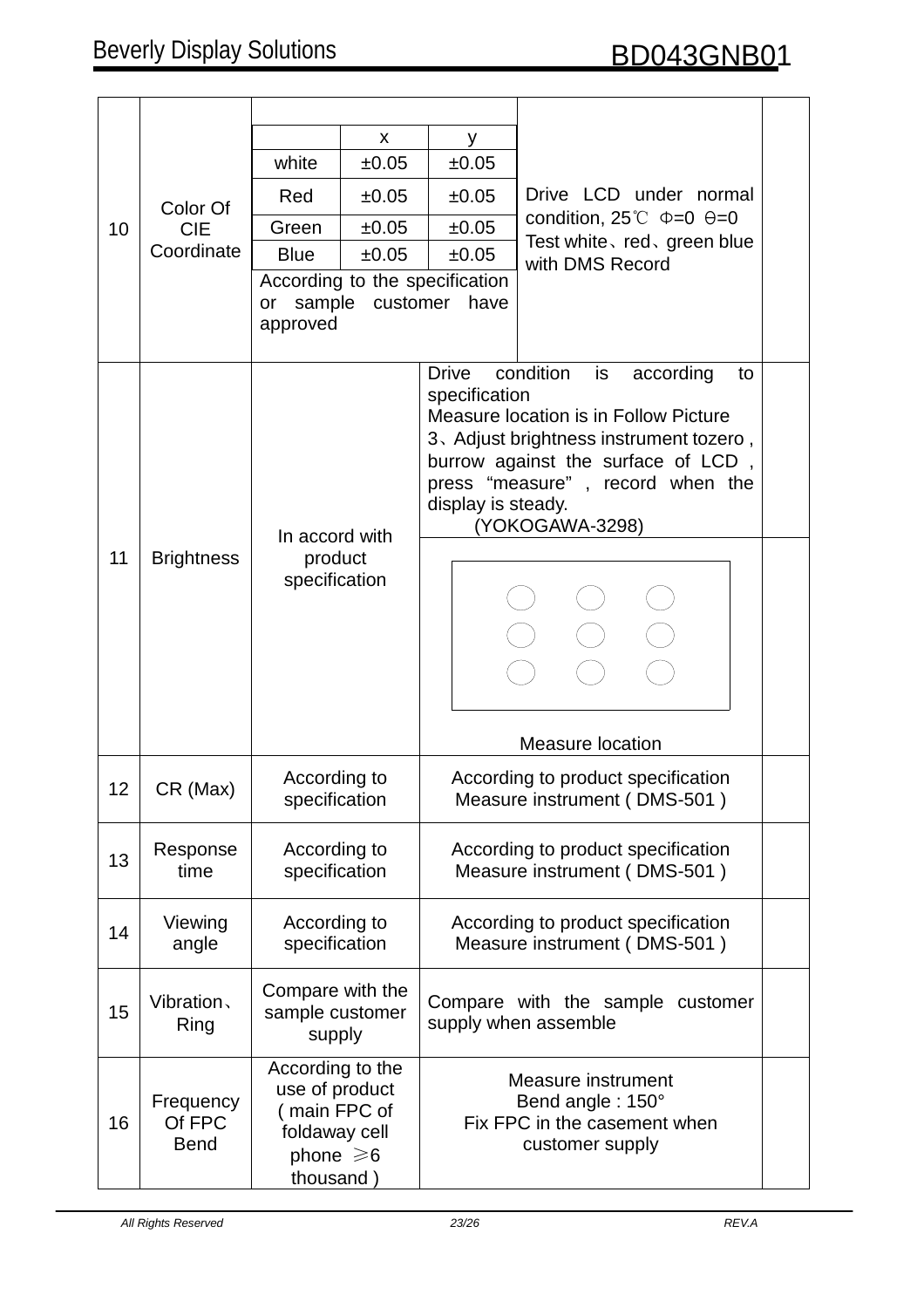#### **11 Handling Precautions**

#### **11.1 Mounting method**

The LCD panel of Daxian LCD module consists of two thin glass plates with polarizes which easily be damaged. And since the module in so constructed as to be fixed by utilizing fitting holes in the printed circuit board.

Extreme care should be needed when handling the LCD modules.

#### **11.2 Caution of LCD handling and cleaning**

When cleaning the display surface, Use soft cloth with solvent [recommended below] and wipe lightly

- Isopropyl alcohol
- Ethyl alcohol

 Do not wipe the display surface with dry or hard materials that will damage the polarizer surface.

Do not use the following solvent:

- Water
- Aromatics

 Do not wipe ITO pad area with the dry or hard materials that will damage the ITO patterns

 Do not use the following solvent on the pad or prevent it from being contaminated:

- Soldering flux
- Chlorine (CI), Salfur (S)

If goods were sent without being sili8con coated on the pad, ITO patterns could be damaged due to the corrosion as time goes on.

If ITO corrosion happen by miss-handling or using some materials such as Chlorine (CI), Salfur (S) from customer, Responsibility is on customer.

#### **11.3 Caution against static charge**

The LCD module use C-MOS LSI drivers, so we recommended that you:

Connect any unused input terminal to Vdd or Vss, do not input any signals before power is turned on, and ground your body, work/assembly areas, assembly equipment to protect against static electricity.

#### **11.4 packing**

- Module employ LCD elements and must be treated as such.
- Avoid intense shock and falls from a height.
- To prevent modules from degradation, do not operate or store them exposed direct to sunshine or high temperature/humidity

#### **11.5 Caution for operation**

- It is an indispensable condition to drive LCD's within the specified voltage limit since the higher voltage then the limit cause the shorter LCD life.
- An electrochemical reaction due to direct current causes LCD's undesirable deterioration, so that the use of direct current drive should be avoided.
- Response time will be extremely delayed at lower temperature then the operating temperature range and on the other hand at higher temperature LCD's how dark color in them. However those phenomena do not mean malfunction or out of order with LCD's, which will come back in the specified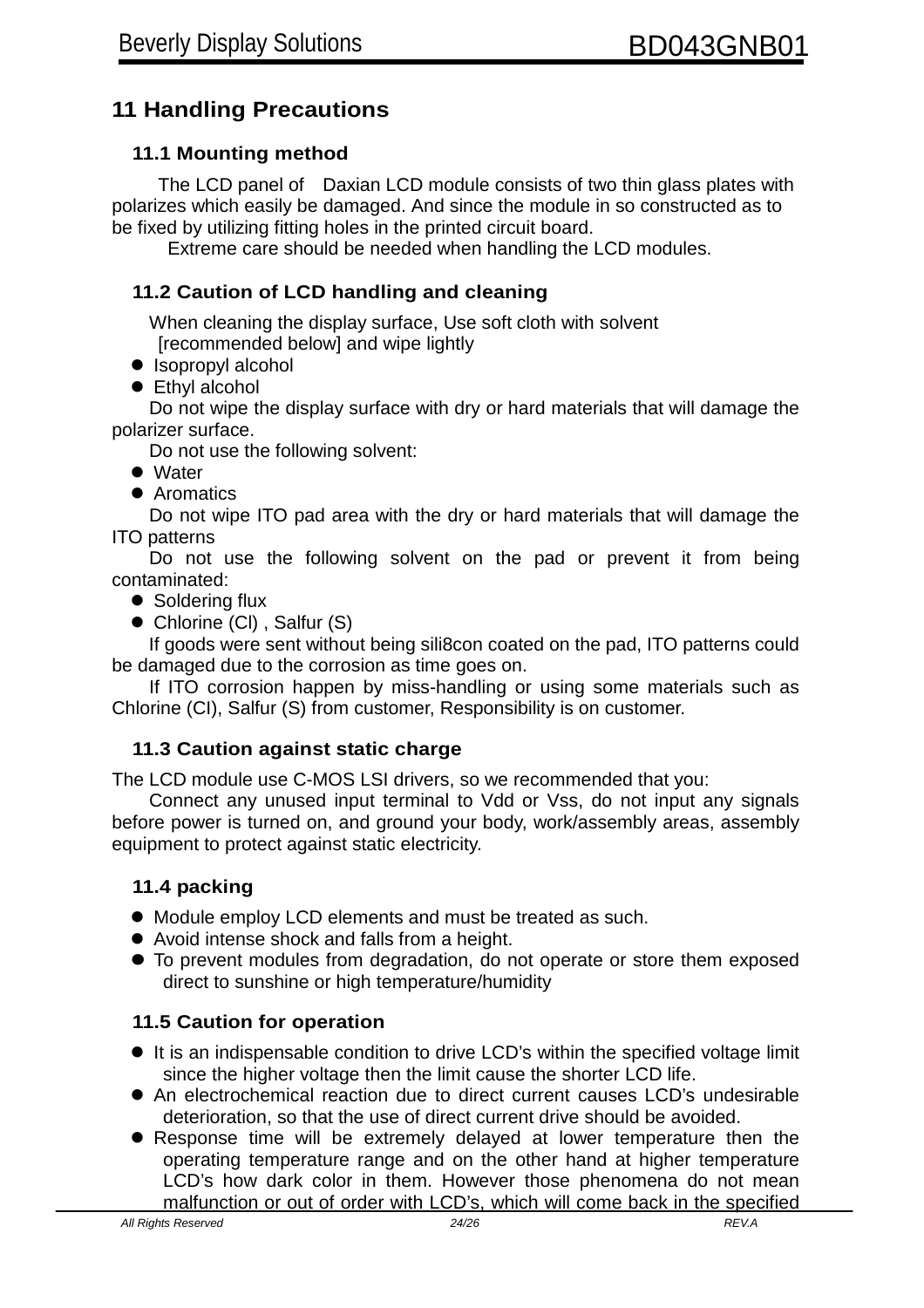operation temperature.

- If the display area is pushed hard during operation, some font will be abnormally displayed but it resumes normal condition after turning off once.
- A slight dew depositing on terminals is a cause for electro-chemical reaction resulting in terminal open circuit.

Usage under the maximum operating temperature, 50%Rh or less is required.

#### **11.6 storage**

In the case of storing for a long period of time for instance, for years for the purpose or replacement use, the following ways are recommended.

- Storage in a polyethylene bag with the opening sealed so as not to enter fresh air outside in it . And with no desiccant.
- Placing in a dark place where neither exposure to direct sunlight nor light's keeping the storage temperature range.
- **Storing with no touch on polarizer surface by the anything else.** It is recommended to store them as they have been contained in the inner container at the time of delivery from us

#### **11.7 Safety**

- $\bullet$  It is recommendable to crash damaged or unnecessary LCD's into pieces and wash off liquid crystal by either of solvents such as acetone and ethanol, which should be burned up later.
- When any liquid leaked out of a damaged glass cell comes in contact with your hands, please wash it off well with soap and water

#### **12 Precaution for use**

#### **12.1**

A limit sample should be provided by the both parties on an occasion when the both parties agreed its necessity. Judgment by a limit sample shall take effect after the limit sample has been established and confirmed by the both parties.

#### **12.2**

On the following occasions, the handing of problem should be decided through discussion and agreement between responsible of the both parties.

- When a question is arisen in this specification
- When a new problem is arisen which is not specified in this specifications
- When an inspection specifications change or operating condition change in customer is reported to Daxian , and some problem is arisen in this specification due to the change
- When a new problem is arisen at the customer's operating set for sample evaluation in the customer site.